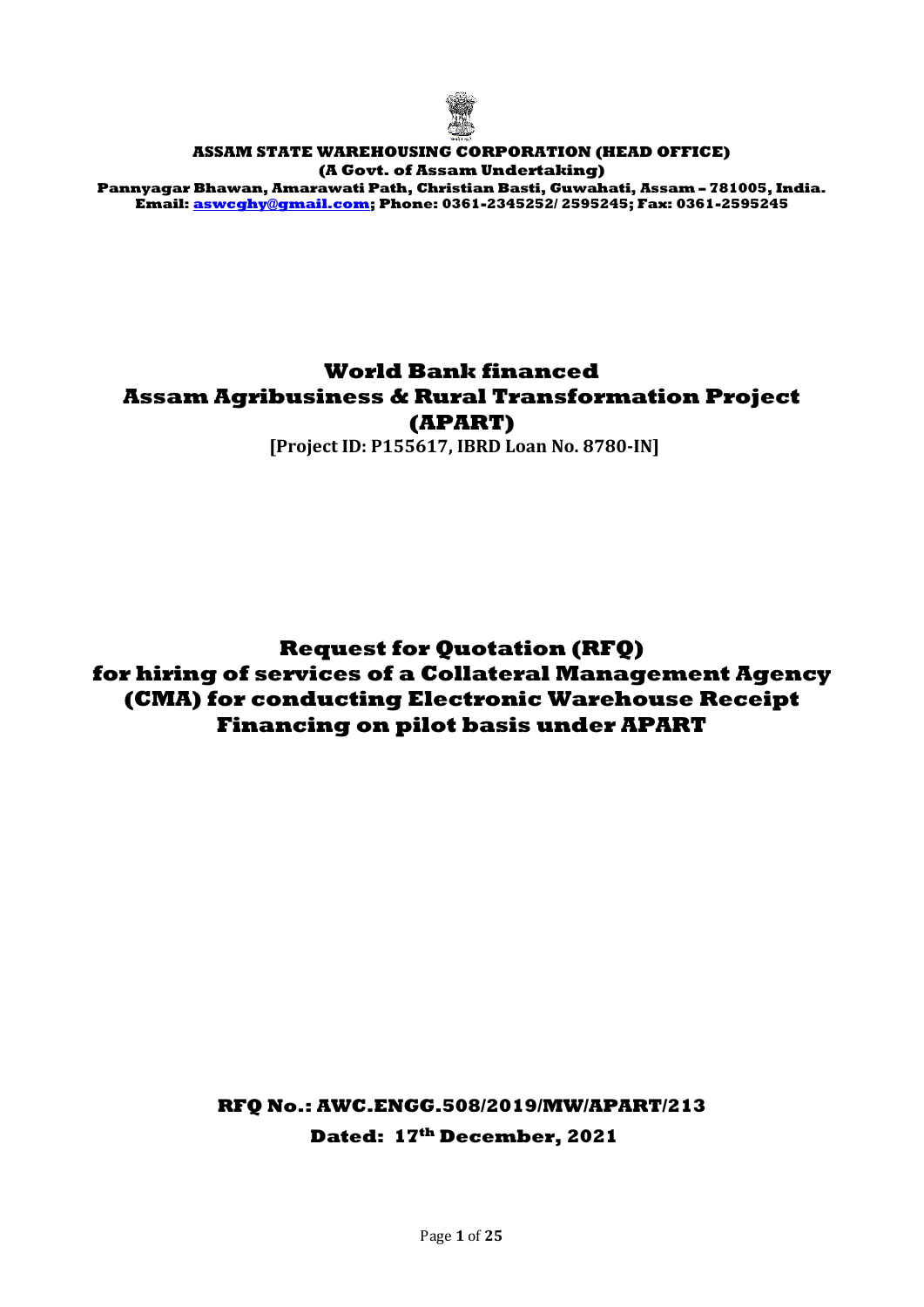# **ASSAM STATE WAREHOUSING CORPORATION (HEAD OFFICE)**

**(A Govt. of Assam Undertaking)**

### **World Bank financed Assam Agribusiness & Rural Transformation Project (APART)**

### **Request for Quotation (RFQ)**

**for hiring of services of a Collateral Management Agency (CMA) for conducting a pilot on Electronic Warehouse Receipt Financing under APART**

### **E-Procurement Notice**

**RFQ No. AWC.ENGG.508/2019/MW/APART/213 Dated, Guwahati the 17th December 2021**

Assam State Warehousing Corporation (ASWC) is one of the implementing agencies for the World Bank (WB) financed 'Assam Agribusiness & Rural Transformation Project (APART)'. ASWC now intends to hire services of a Collateral Management Agency (CMA) for conducting a pilot on **Electronic Warehouse Receipt Financing** under APART and hence, seeks online bids from reputed & eligible bidders for providing the aforementioned non-consulting service. Further details, along with scope of work, Terms & Conditions, etc. may be seen in the detailed RFQ Document available at the e-tendering portal- [http://assamtenders.gov.in.](http://assamtenders.gov.in/) Bidder must have Digital Signature Certificate (DSC) for online submission of quotation. Last date and time for online bid submission is 16:00 hrs of **17th** J**anuary, 2022**. Information may also be obtained from the office of the undersigned from 11.00 am to 04.00 pm on all working days.

**Assam State Warehousing Corporation; Pannyagar Bhawan, Amarawati Path, Christian Basti, Guwahati, Assam –05; Email: [aswcghy@gmail.com;](mailto:aswcghy@gmail.com) Phone: 0361-2345252/2595245; Fax: 0361-2595245**

**Sd/-**

**Managing Director ASWC, Guwahati**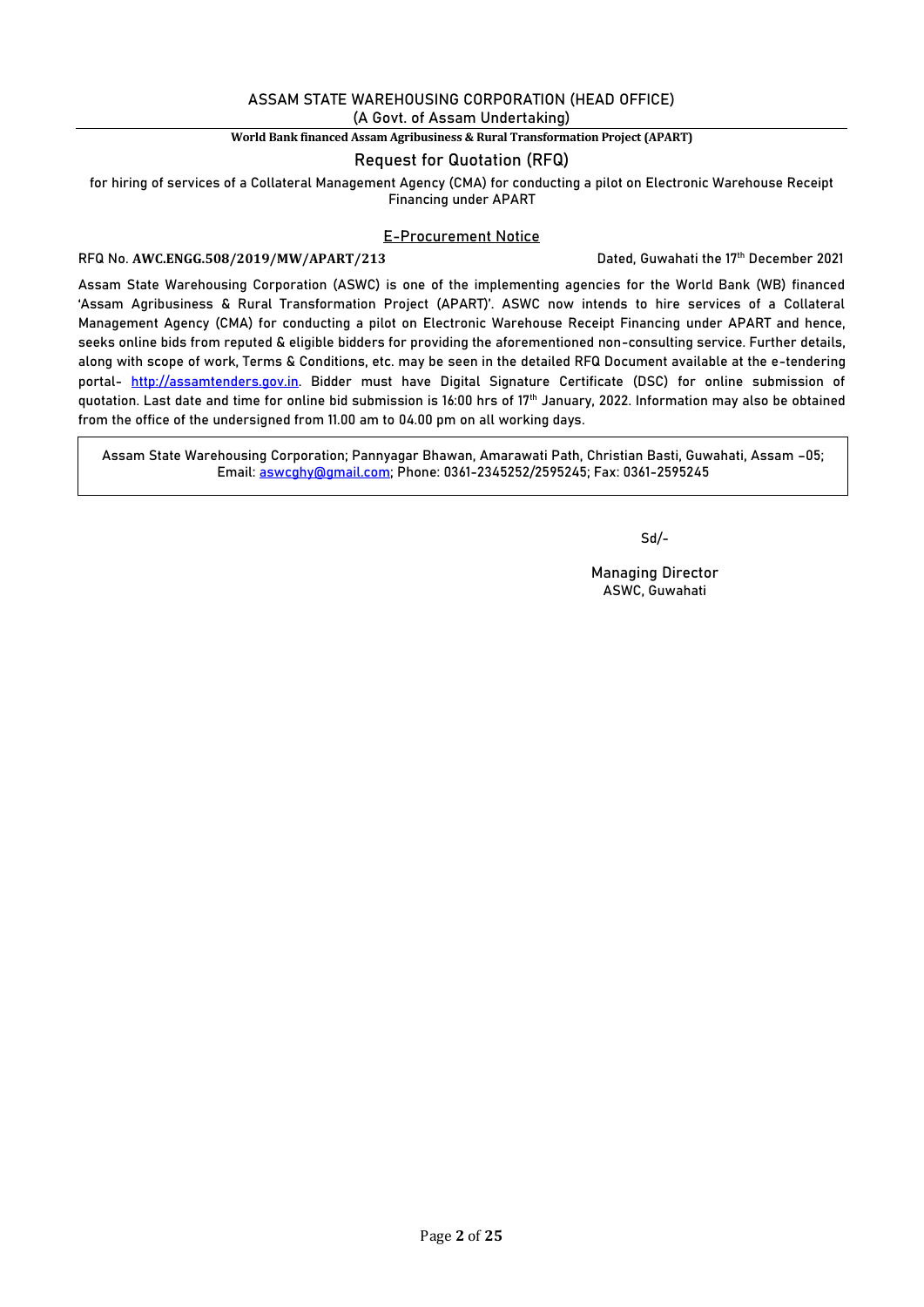

### **ASSAM STATE WAREHOUSING CORPORATION (HEAD OFFICE) (A Govt. of Assam Undertaking)**

**Pannyagar Bhawan, Amarawati Path, Christian Basti, Guwahati, Assam – 781005, India. Email: [aswcghy@gmail.com;](mailto:aswcghy@gmail.com) Phone: 0361-2345252/ 2595245; Fax: 0361-2595245**

**RFQ No: AWC.ENGG.508/2019/MW/APART/ Dated Guwahati the December, 2021**

### **Request for Quotations (RFQ) Detailed e-Procurement Notice**

- 1. Government of Assam, through Government of India, has received a loan from the International Bank for Reconstruction and Development (IBRD) [Project ID: **P155617**, IBRD Loan No. **8780-IN**] towards the cost of Assam Agribusiness and Rural Transformation Project (APART).
- 2. Assam State Warehousing Corporation (ASWC), Guwahati, Assam is one of the Operational Project Implementation Units (OPIUs) in the project for augmenting selected project deliverables. One of the activities under sub component: B2.2 of APART is Warehouse Receipts Development. The said activity envisages providing Farmers & Agro entrepreneurs, with access to finance through warehouse receipts. As the warehouse modernization & upgradation program under APART is substantially delayed, the project has decided to **hire services of a Collateral Management Agency (CMA) for issuing of Electronic Warehouse Receipt Financing on pilot basis.** The pilot will run for a period of **two years** covering at least **three crop seasons**.
- 3. In this connection, Managing Director (MD), ASWC, Assam invites online bids from reputed & eligible Collateral Management Agencies (CMAs) only (hereinafter referred as bidders) for providing the aforementioned non consulting service. This e-Procurement notice includes- i) terms and conditions applicable for submission of quotations; ii) criteria for qualification, evaluation, and for award of work order; and iii) relevant forms to be filled by the bidders.
- 4. The Procurement notice including the terms and conditions etc. can be downloaded free of cost by logging on to the website- **[http://assamtenders.gov.in](http://assamtenders.gov.in/)**. Bidders shall be required to register on the aforementioned website, if not done earlier which is free of cost. The bidders should look for any corrigendum in the bid and ensure any addendum available on the website is also addressed in the bid.
- 5. Bid must be accompanied by a security deposit of Rs. 1.00 L in the form of either a Demand Draft or fixed deposit or a Bank Guarantee issued by a nationalized/scheduled bank in favour of the Managing Director (MD), ASWC, Guwahati -05. Security deposit shall have to be valid for 45 days beyond the bid validity period.
- 6. The bidders shall be required to submit original security deposit in the mentioned form to the office of the Assam State Warehousing Corporation (ASWC), Pannyagar Bhawan, Amarawati Path, Christian Basti, Guwahati, Assam–05 before the opening of the technical part of the Bids i.e. atleast before 2 days of closing of bids (**26th December, 2021 by 16.00 Hrs**), either by registered post/speed post/courier or by hand, failing which the bids will be declared non-responsive and will not be opened.
- 7. For submission of quotations, the bidder is required to have Digital Signature Certificate (DSC) from one of the Certifying Authorities authorized by Government of India for issuing DSC.
- 8. Quotations, both Technical Part and Financial Part shall be submitted on the aforementioned website on or before **16:00 hours on 26th December, 2021**. Any quotation or modifications to quotation received outside eprocurement system will not be considered. The electronic bidding system would not allow late submission of quotations. The 'Technical Part' of the Quotations will be opened online on **27th December, 2021 at 12:00 Hours**. The electronic summary of quotation opening of technical part will be generated and uploaded online.
- 9. If the office of the Assam State Warehousing Corporation (ASWC) happens to be closed on the date of opening of the Quotations as specified, the 'Technical Part' of quotations will be opened on the next working day at the same time. The Financial Part of the Quotations shall remain unopened in the e-procurement system, until the subsequent online opening, following the evaluation of the Technical Parts of the Quotations.
- 10. Other details can be seen in the RFQ document. The Managing Director (MD), ASWC shall not be held liable for any delays due to system failure beyond its control. A Bidder requiring any clarification of the RFQ Document may notify the Managing Director (MD), ASWC online or may visit the office of the Managing Director, ASWC at the address given above.
- 11. The Managing Director (MD), ASWC reserves the right to accept or reject any quotations and to cancel the bidding process and reject all quotations at any time prior to the award of contract, without assigning any reason thereof and without thereby causing any liability to any of the bidder.

### **Managing Director**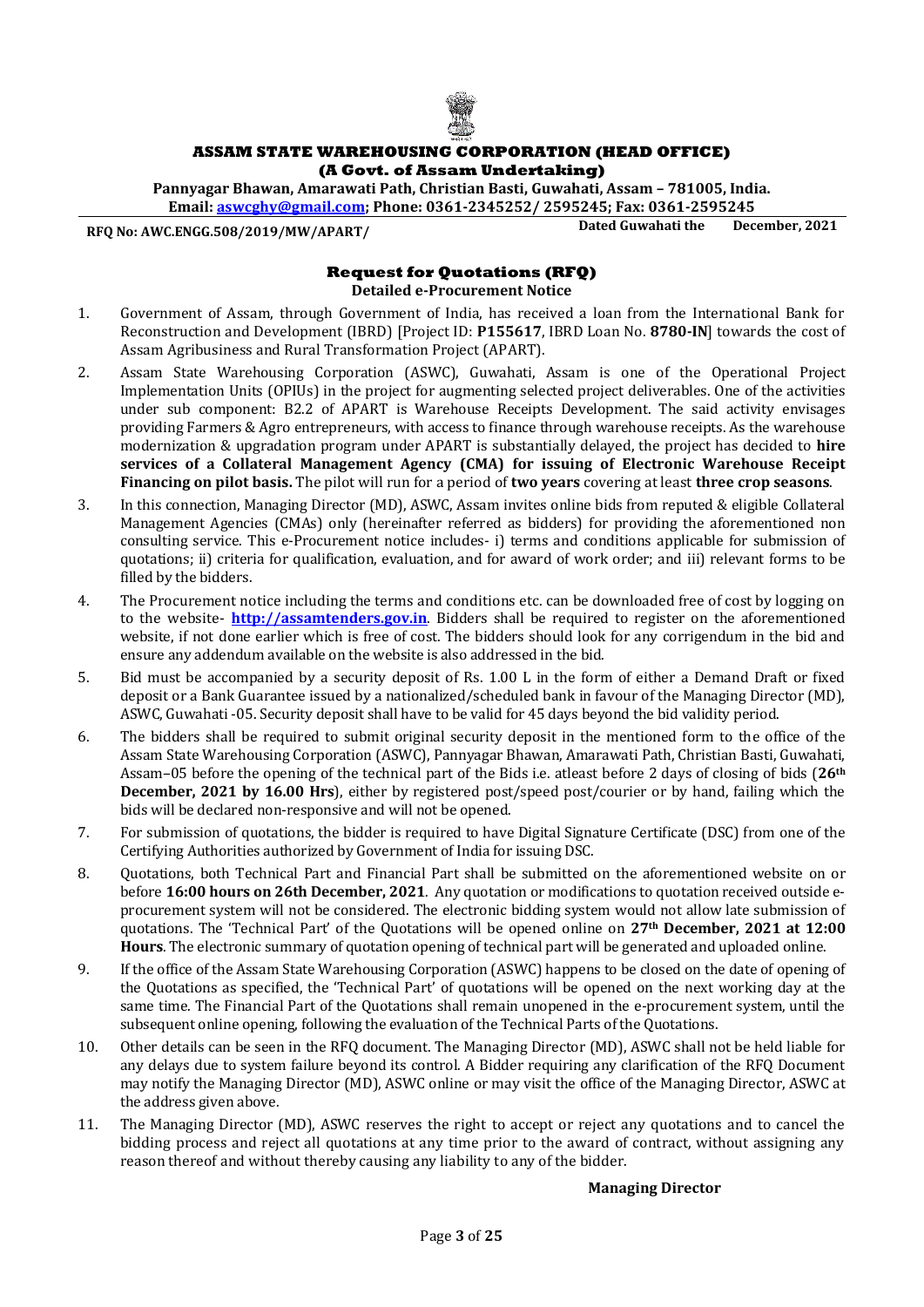### **SECTION-I**

### **TERMS & CONDITIONS**

- 1. **Eligibility:** A Bidder (a) shall not participate in more than one Quotation; (b) shall not have conflict of interest as defined in the Bank's Procurement Regulations; and (c) should not have been (i) temporarily suspended or debarred by the World Bank Group in compliance with the Bank's Anti-Corruption Guidelines and its Sanctions Framework; or (ii) blacklisted or suspended by Central or any State Government Departments in India.
- 2. **Clarifications & Amendments:** If the Managing Director (MD), ASWC receives any request for clarification on this RFQ Document, the response together with any amendment to this document will be uploaded, on the eprocurement portal for information of all Bidders. Bidders should check on the e-procurement system, for any amendments to the terms and conditions and satisfy themselves before uploading of their bids.
- 3. **Documents:** The Quotation shall comprise in two Parts, namely the Technical Part and the Financial Part. Both Parts shall be submitted simultaneously in different online folders, marked as Technical & Financial respectively.

### 4. **The Technical Part of Quotation shall comprise the following:**

- a) Letter of Quotation– Technical Part;
- b) Evidence in accordance with Clause 10 below, establishing Bidder's qualifications to perform the contract, if the quotation is accepted;
- c) Complete address and contact details of the Bidder having the following information:
	- i. Name of Firm
	- ii. Address for communication
	- iii. Telephone No(s): Office
	- iv. Mobile No.
	- v. Facsimile (FAX) No.
	- vi. Electronic Mail Identification (E-mail ID)
	- vii. Website, if any.
- d) The Technical Part of Quotation shall not include any financial information related to the Quotation price. Where material financial information related to the Quotation price is contained in the Technical Part of Quotation, the Quotation shall be declared as non-responsive.

### 5. **The Financial Part of Quotation shall comprise the following:**

- a) Letter of Quotation- Financial Part
- b) Price Schedule
- 6. **Security Deposit:** The Agency shall furnish a Security Deposit of **Rs. 1.00 Lakh (Rupees One Lakh)** only in the form of either a Demand Draft or Fixed Deposit or Bank Guarantee issued by a nationalized/scheduled bank in favour of the Managing Director (MD), ASWC, Guwahati -05 payable at Guwahati with 60 days validity beyond the bid validity period. The Security Deposit will be returned to unsuccessful Applicants within 30 (Thirty) days from date of finalization of the contract. The Security Deposit of the selected Applicant shall be returned upon the Applicant signing the Agreement.

### 7. **The Security deposit may be forfeited -**

- a) If the bidder withdraws his bid during the period of bid validity specified by the bidder in the Bid form.
- b) If the successful bidder fails:
- i. to sign contract within the timeframe as shall be notified
- ii. to furnish performance security.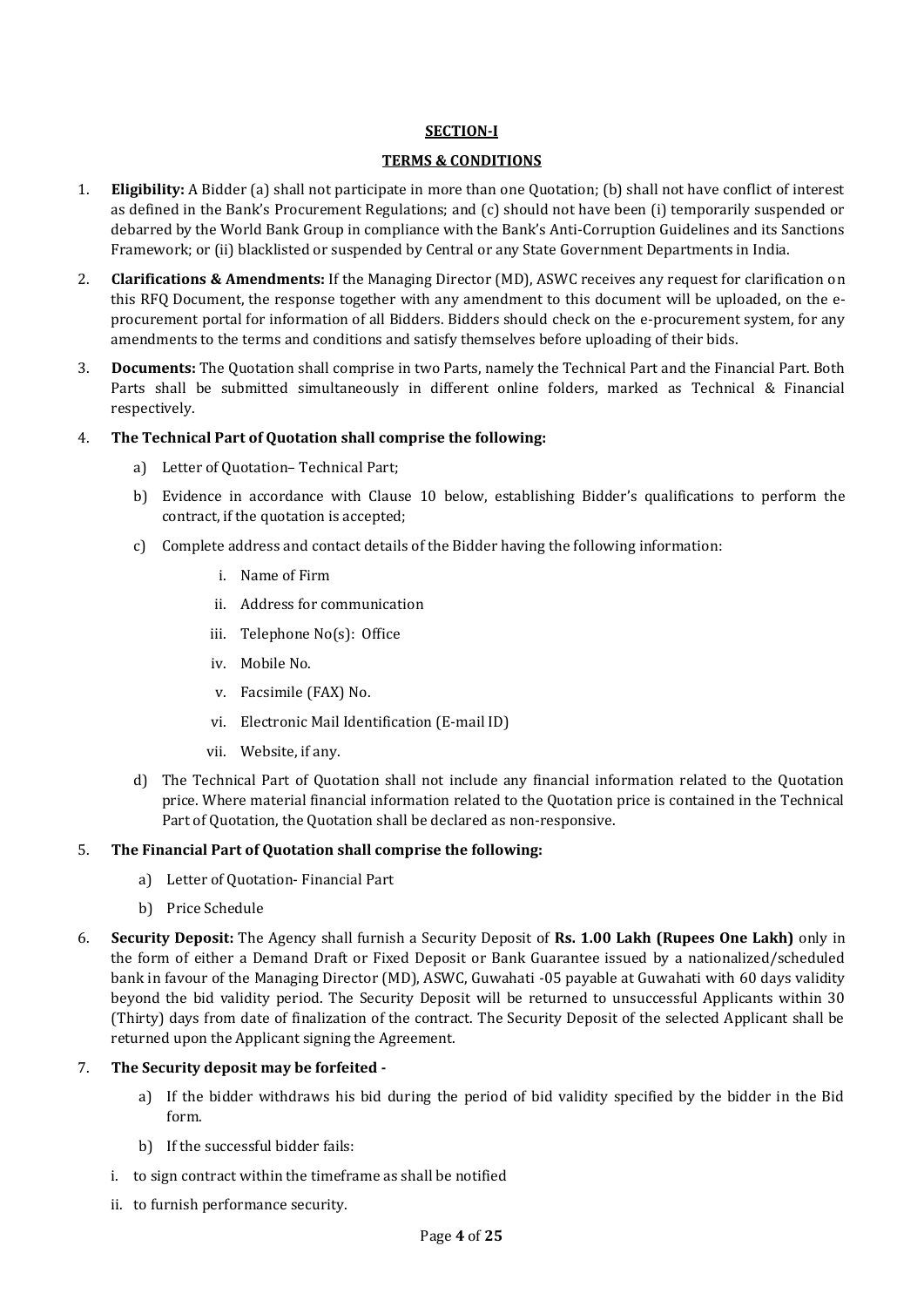### 8. **Quotation Prices**

- (a) The contract shall be for the full service as specified in the Price Quotation Form. Corrections, if any, can be carried out by editing the information before electronic submission.
- (b) All duties, taxes and other levies payable on the service shall be included in the total price.
- (c) GST and any other taxes, which will be payable on the service at the time of invoicing in connection with the work, shall be shown separately. Wherever these taxes are not shown, these will be assumed to have been included in the quoted price.
- (d) The rates quoted by the bidder shall be fixed for the duration of the contract and shall not be subject to adjustment on any account.
- (e) The Prices shall be quoted in Indian Rupees only.
- 9. **Conformity:** The Bidder shall furnish as part of the Technical Part of Quotation, documentary evidence that the services conform to the scope of work of the RFQ document.
- 10. **Qualification of the Bidder**: to qualify for award of the contract, the bidder:
	- *(a)* Should have registration under applicable laws of India and should have been in business for at least 5 years. (FY 2016-17, 2017-18, 2018-19, 2019-20 & 2020-21); *(Attach Incorporation Certificate)*
	- *(b)* Should have minimum annual financial turnover of **Rs. 60.00 L** in each of the last three financial years (FY 2017-18, 2018-19 and 2019-20); *(Attach CA certified statement copy for the last three years)*
	- *(c)* Should not be a loss-making agency, as per the Bidder's financial statements/Profit & Loss Statements of last 3 years' (FY 2017-18, 2018-19 and 2019-20). *(attach financial statements/Profit & loss details for the last three years or any other document certified by CA establishing that the agency has not made any losses in last three years)*
	- *(d)* Should have successfully completed at least one similar work i.e. conducting Electronic Warehouse Receipt Financing with minimum storage capacity of 1500 MT in the last 5 years (FY 2016-17, 2017-18, 2018-19, 2019-20 & 2020-21); *(Attach copy of work orders/completion certificates)*
	- *(e)* should not been blacklisted/debarred/suspended/banned from business dealing by the World Bank/any Ministry/ Department of State/ Central Government/ PSU as on date of filling the responses of this RFQ; *(Self Declaration on agency's Letterhead)*
	- *(f)* Should have adequate technical and managerial capacity. *(List of personnel with designation & years of experience, CVs should not be submitted)*

### *The bidder shall provide the documentary evidences to substantiate their eligibility against the above criteria.*

- 11. **Validity of Quotation:** Quotation shall remain valid for a period not less than 60 days after the deadline date specified for submission.
- 12. **Signing of Quotations**: The name and position held by each person signing the quotation and related documents must be typed or printed below the signature.
- 13. **Quotation Submission**: The Letter of Quotation Technical Part and Letter of Quotation Financial Part shall be filled; signed and scanned copies shall be uploaded along with the Price Schedules that shall be furnished using the Forms available online without any alterations. All blank spaces shall be filled in with the information requested. Scanned copies of all other documents shall also be uploaded on this website.
- 14. **Online Opening and Evaluation of Technical Parts of Quotations**: The 'Technical Part' of the Quotation will be opened online on the specified date and time. This can also be viewed by the bidders online and electronic summary of quotation opening of technical part will be generated and uploaded online after comparing all the bids technically. The Financial Part of the Quotation shall remain unopened in the e-procurement system and shall be opened in subsequent stage, of only technically qualified bidders.
	- a) A committee shall examine the technical part of the quotation to determine whether the quotation (a) has been properly signed (Clause 10); b) meets the eligibility criteria (Clause 1); (c) conforms to all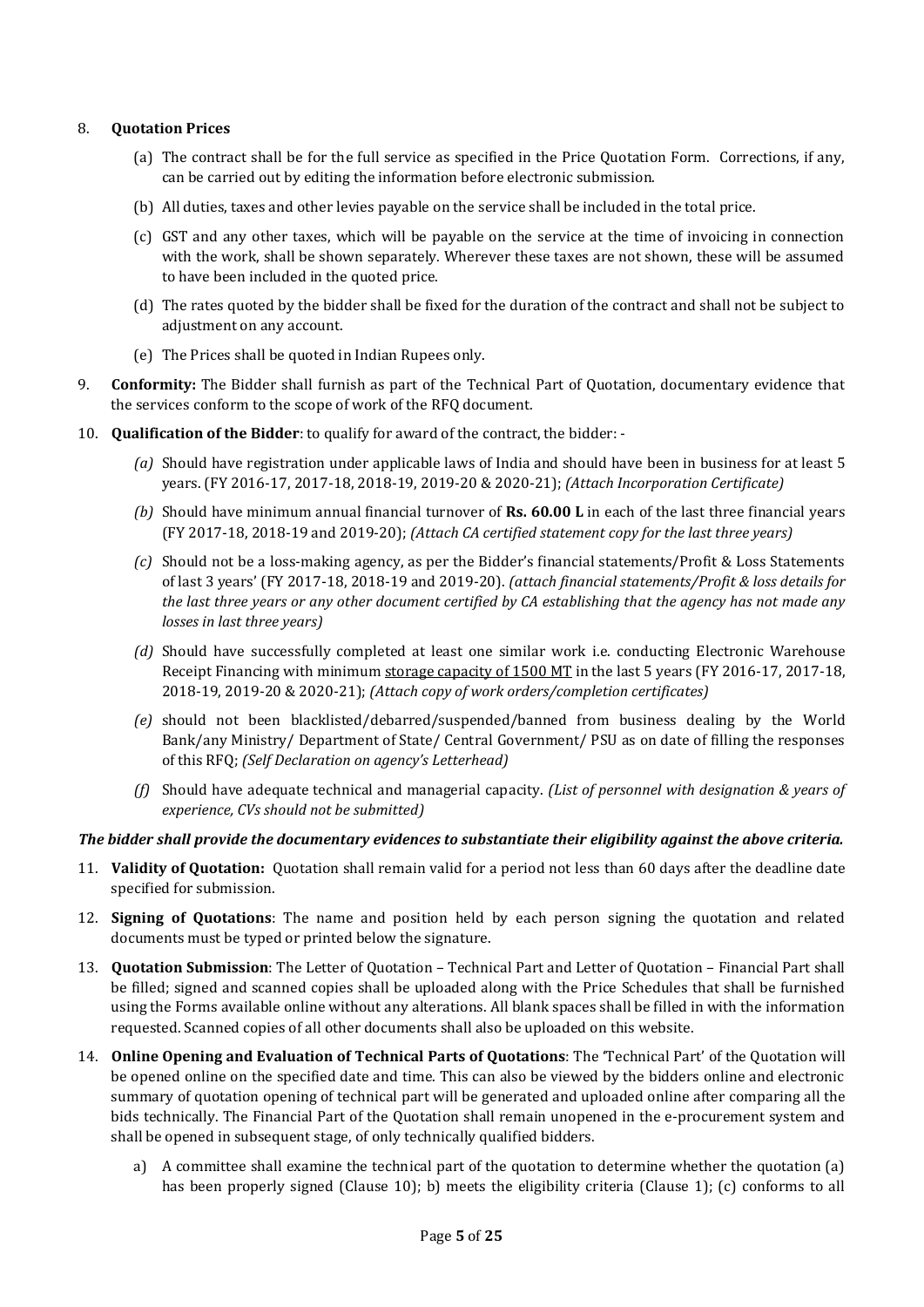terms, conditions, technical specifications, warranty/guarantee etc.; and (d) the bidder's acceptance of delivery schedule.

- b) Only Quotations that are both substantially responsive to the RFQ document, and meet all Qualification Criteria shall qualify for opening of the Financial Parts of their Quotations at the second online opening.
- c) Managing Director (MD), ASWC shall notify in writing to those Bidders who have failed to meet the Qualification Criteria or whose Quotations were considered non-responsive to the requirements in the RFQ document, advising them that their Technical Part of Quotation failed to meet the requirements of the RFQ document; and that their Financial Part of the Quotation shall not be opened.
- d) Simultaneously Managing Director (MD), ASWC shall notify in writing those Bidders whose Technical Parts of Quotations have been evaluated as substantially responsive and meeting the Qualification Criteria that their Quotation has been evaluated as substantially responsive to the RFQ document and that their Financial Part of Quotation will be opened online on the date & time as mentioned.
- 15. **Online Opening and Evaluation of Financial Parts of Quotations**: The 'Financial Part' of the Quotations will be opened online on the specified date and time. This can also be viewed by the bidders online and electronic summary of quotation opening of financial part will be generated and uploaded online.
	- (a) The Managing Director (MD), ASWC shall examine and confirm that Letter of Quotation Financial Part and Price Schedules are in accordance with the requirements specified in the RFQ document. If any of these documents or information is missing, the offer shall be rejected.
	- (b) The Quotations would be evaluated for all the items together.
	- (c) The evaluation shall be based on the total price of Related services at project site including GST and any other taxes, which will be payable on the finished services at the time of invoicing.

### 16. **Performance Security:**

- (a) The successful bidder shall be required to deposit an amount equivalent to 5% of the offered price within seven (7) days of conveying the employer's intention for accepting the bid as Performance Security valid for 26 months from the date of issue of the work order.
- (b) Performance Security shall be required to submit in the form of Fixed Deposit or Bank Guarantee issued by a Nationalized or scheduled Bank as per the Performa provided in **Appendix-I** of the RFQ document.
- (c) Failure of the successful Bidder to furnish performance security and signing the agreement within the period stipulated shall constitute sufficient grounds for annulment of award and forfeiture of the Bid Security deposit, in which case the Employer may make the award to the next lowest evaluated bidder or call for new bids. The Bid Security of unsuccessful bidders shall be returned upon signing of contract with the successful bidder.
- (d) Performance Security will be discharged after completion of bidder's performance obligations under the contract.
- (e) If the bidder fails or neglects any of his obligations under the contract it shall be lawful for the employer to forfeit either whole or any part of performance security furnished by the bidder as compensation for any loss resulting from such failure.
- 15. **Award of contract:** The Managing Director (MD), ASWC will award the contract to the bidder whose quotation has been determined to be substantially responsive and who has offered the lowest evaluated quotation price for carrying out the pilot on warehouse receipt financing (issuing of electronic warehouse receipts to the depositor farmers and arranging bank loans against the same) in a godown of 1500 MT capacity at their Tezpur Warehouse Complex for a period of two years-
	- (a) Notwithstanding the above, the Managing Director (MD), ASWC reserves the right to accept or reject any quotations and to cancel the bidding process and reject all quotations at any time prior to the award of contract.
	- (b) The bidder whose quotation is accepted will be notified of the award of contract by the Managing Director (MD), ASWC prior to expiration of the quotation validity period. The terms of the accepted offer shall be incorporated in the work order.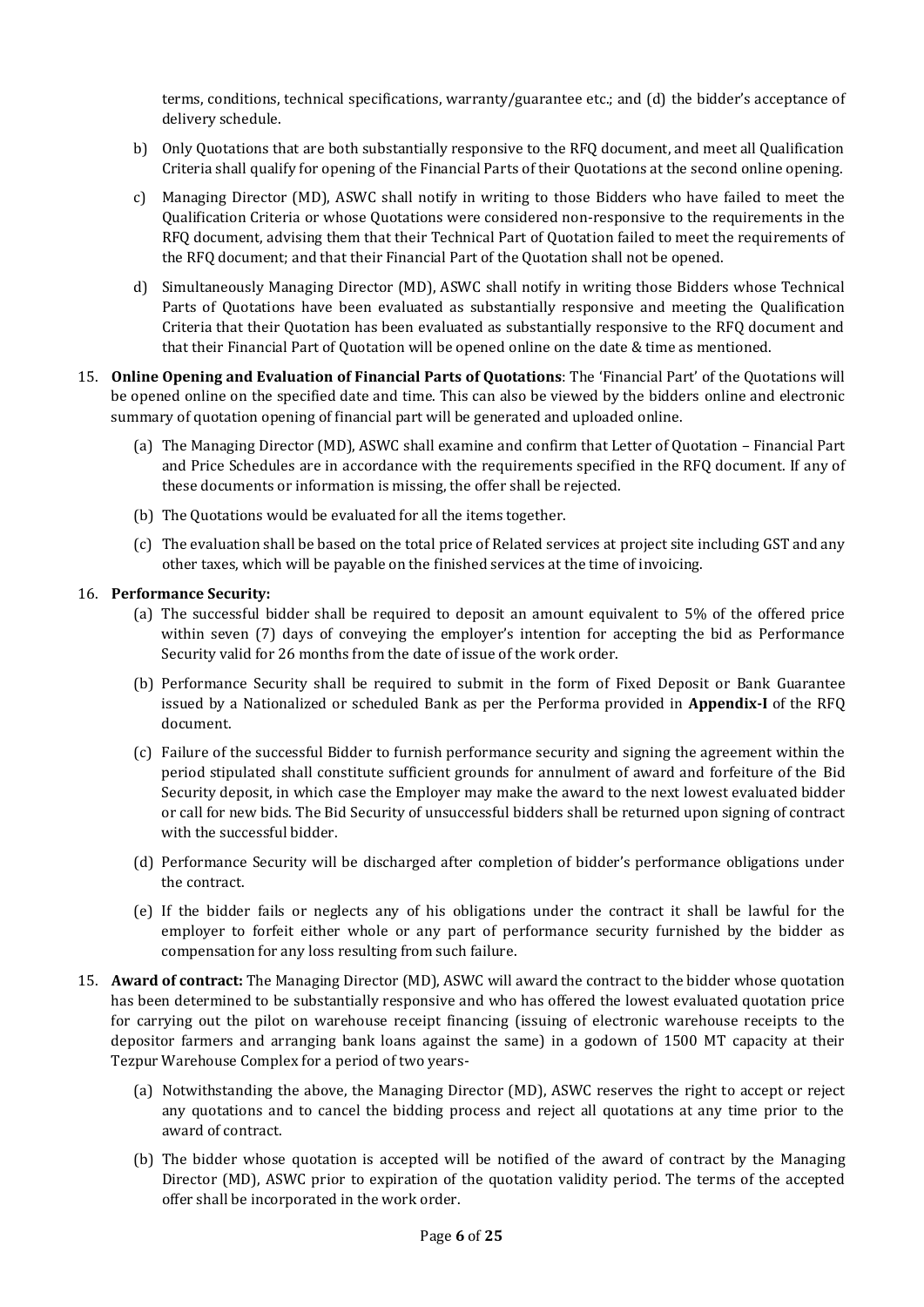- 16. **Modification:** Modification of the terms and conditions of the Contract, including any modification of the scope of the Services may only be made by mutual written agreement between both the Parties.
- 17. **Termination:** The contract can be terminated in any of the following situations:
	- (a) If the CMA fails to carry out the work as per the scope of work/ deliverables/ payments within the stipulated period or any extension thereof, as may be allowed by ASWC without any valid reasons acceptable to ASWC, then ASWC may terminate the agreement after giving one months' notice, and the decision of ASWC on the matter shall be final and binding on the CMA.
	- (b) Subject to the provisions mentioned here-under the contract Agreement shall be automatically terminated at the expiry of the contract term.
	- (c) ASWC reserves the right to terminate the agreement in case CMA is or gets blacklisted by the Govt. of India, Govt. of Assam or any other Department /Ministry of Govt. of India or Govt. of Assam during the course of work or if the CMA is convicted in a legal/tax evasion case or on account of any other legal misconduct of the CMA.
	- (d) In the event ASWC terminates the contract due to the breach by the CMA as per the conditions of contract agreement, the ASWC shall be entitled to invoke the Performance Bank Guarantee.
	- (e) If the Managing Director, ASWC, in its sole discretion and for any reason whatsoever, decides to terminate this Contract.

### 18. **Insurance:**

- (a) The CMA shall undertake to exercise reasonable care and diligence as is required as per terms and conditions of the contract agreement for keeping the stocks of agricultural commodities brought for storage by the farmers. The stocks stored in the godown shall be insured/indemnified against the risk of fire, flood and theft and the whole charges on this will be borne by CMA. A copy of the Insurance related documents shall be submitted to the employer during signing of the contract agreement.
- (b) The insurance of stocks will continue to be undertaken by CMA at the estimated average Economic cost as per applicable GoI norms.
- (c) In the event of any loss, the CMA will get the claim settled from the Insurance Company at the earliest. The CMA will settle the claim on the declared value after occurrence of the incident, in case any short payment is received from insurance company.
- (d) In the event of any losses, ASWC will recover for such losses from payments to be made to the CMA. The same will be refunded on receipt of compensation through Insurance. However, no interest shall be paid.
- 19. **Charges for storage service:** The rates for the storage services will be as per latest schedule of charges as notified by the ASWC and amended from time to time. A copy of the latest schedule of charges will be provided to CMA on signing of the contract agreement.
- 20. **Revenue losses to ASWC:** It is estimated that by handing over the godown to CMA for a period of two years, the losses to ASWC will be **Rs 2,11,950/- only** for two years which will be made by the CMA through payments to the ASWC in two equal installments. First payment of **Rs 1,05,975/-** will be made within 10 days of signing of the agreement and the second payment of **Rs 1,05,975/-** will be made within 10 days of start of the second year of the assignment.
- 21. **Transfer/Sub-Contracting/Sub-letting:** The CMA shall have no right to give, bargain, sell, assign or sublet or otherwise dispose of the work or any part thereof, as well as to give or to let a third party take benefit or advantage of the assignment any part thereof.

### 22. **Liability for Labour and/or personnel engaged by the CMA:**

(a) All labour and/or personnel employed by the CMA shall be engaged by them as their own employees/workmen in all respects implied or expressed. The CMA would engage only able-bodied workmen/laborer of sound character. In case of misconduct on the part or workmen/laborer deployed by the CMA, the CMA shall pay a penalty of Rs. 10,000/- (Rs. Ten Thousand) only per incidence of misconduct in addition to the action against the defaulter under the law. Besides, in the event of loss of business due to any labour employment problem, the CMA will compensate the loss (es) to ASWC at the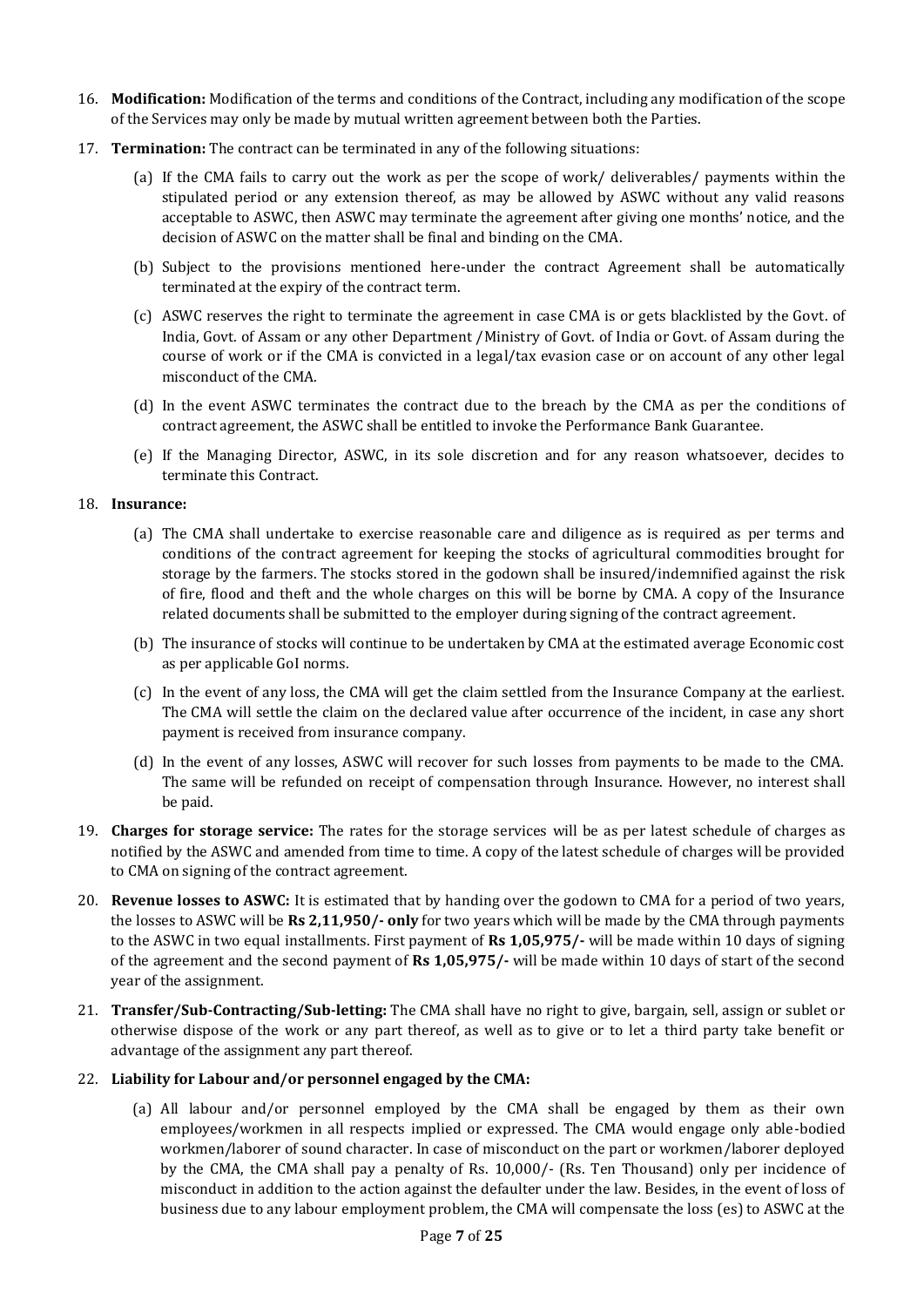panel rate to be fixed by the competent authority from time to time. These losses are recoverable by way of liquidated damages.

- (b) The responsibility to comply with the provisions of the various labour laws of the country/ state will be that of the CMA.
- (c) The local authorized representative of the Corporation at the ASWC (Tezpur Centre) or any officer acting on his behalf shall allow the CMA, his agents, representatives or employees to enter into the premises defined above for the sole purpose of rendering the said services for ASWC. The CMA shall agree and undertake to make good any loss or damage caused to the premises, goods, equipment and property by his agents, representatives or employees while rendering the said services. However, it is clarified that the employees of CMA shall be deployed in the operational areas only. The CMA employees without assigned job shall, under no circumstances enter the premises defined above.
- (d) The laminated nametags with photographs should be signed by the CMA and get countersigned by the local authorized representative of the ASWC or any officer designated on his/her behalf and personnel of CMA shall wear the same inside the premises.
- (e) Full details about the names, addresses, both local and permanent and three copies of their photographs will be furnished to the local authorized representative of the ASWC or any officer acting on his behalf. They will also be provided with necessary photo identity cards by the CMA duly certified by the local authorized representative of the ASWC or any officer acting on his behalf for regulating their entry into the premises for the bonafide purpose connected with this work.

### **23. First Aid:**

- (a) The CMA shall provide and maintain readily at least two first aid boxes and two fire extinguishers inside the premises of the allocated godown.
- (b) The first aid box shall be distinctively marked with Red Cross on a white back-ground and shall contain the equipment as provided for in the contract labour (Regulation and Abolition's) Act, 1962.
- (c) Nothing except the prescribed contents shall be kept in the first aid box. The first aid box shall be kept readily available with the in charge or person trained in first aid treatment.
- (d) Adequate arrangement should be made for immediate recoupment of the first aid materials, whenever necessary.
- (e) If the first aid boxes are not arranged by the CMA within thirty days from the commencement of the contract the same shall be provided by the ASWC after the expiry of the said period and the expenses incurred shall be deducted from the passed bills/ invoices of the CMA.
- (f) The personnel should be given training to use fire extinguishers in case of any such eventuality.

### **24. Liability of CMA for losses, risks and costs:**

- (a) The personnel in different categories will have to be positioned by the CMA, preferably such people who have exposure to computerized operations keeping in view the fact that operations at the godown will be carried out in computerized manner. In the event of any fault or defaults on any particular day/days on the part of the CMA in providing adequate equipment/manpower or to perform any of the service mentioned herein efficiently and to the entire satisfaction of the local authorized representative of the ASWC at the Tezpur Centre or any officer acting on his behalf who, in his absolute discretion, without prejudice to other right and remedies under the contract, shall have the right to recover by way of compensation up to Rs.10,000/- per day from the CMA (or a sum as deemed fit), besides making temporary alternate arrangements to cope-up with the work at risk and cost of the CMA who will be liable to compensate the consequential damages, if any. This decision of the Local authorized representative of the ASWC at Tezpur Centre or any officer acting on his behalf on the question whether the CMA has committed such a fault or has failed to perform any of the services efficiently and also his liability for payment of compensation and its quantum, shall be final and binding on the CMA, subject to it being confirmed by the MD, ASWC.
- (b) In case of any shortage of damage / loss etc., to goods for whatsoever reason and cause while the same are in the custody of the CMA, it shall be liable to make good to the ASWC the value of the goods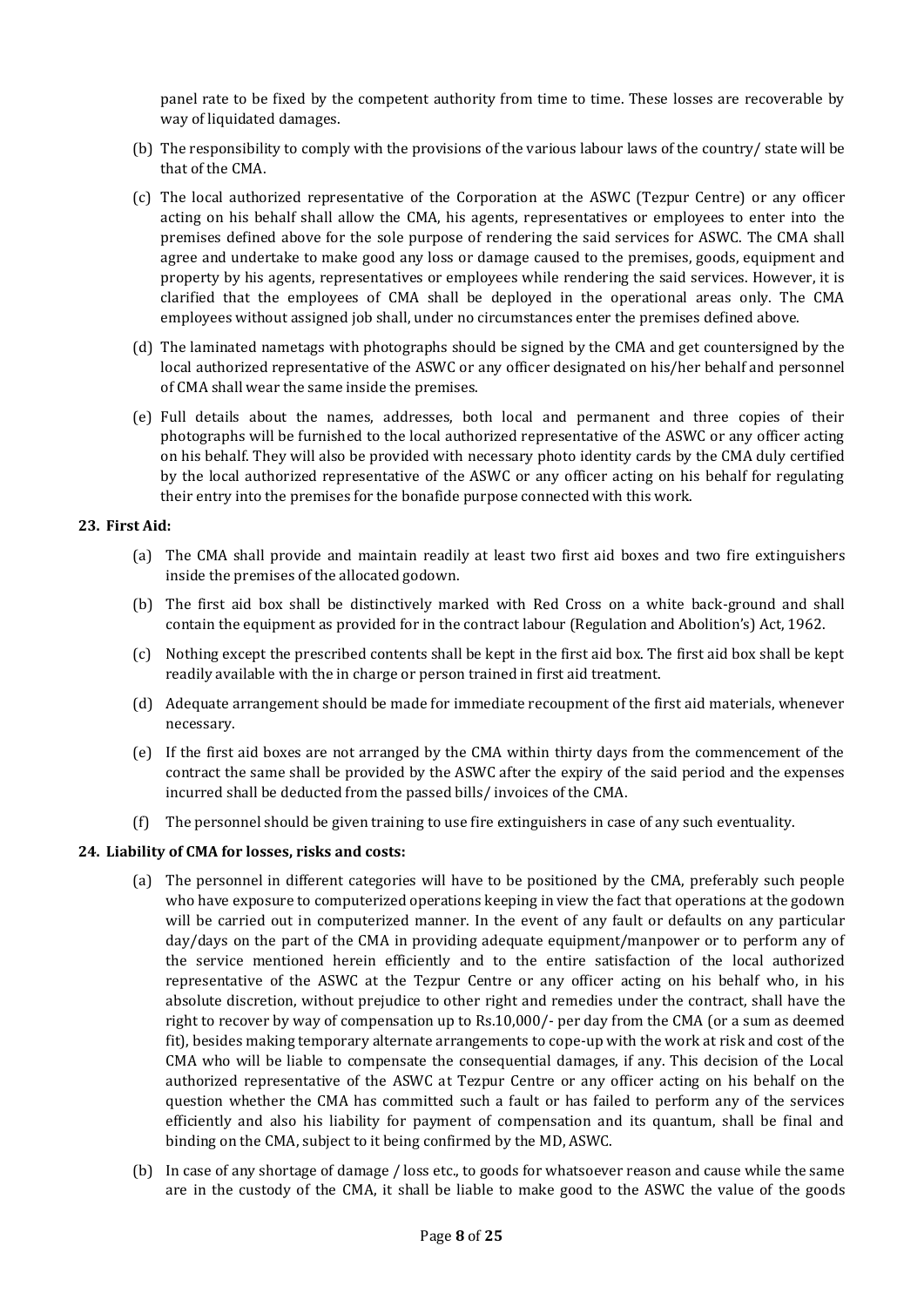including, penalties and fines as are livable by the Managing Director for such shortage of damage or loss etc. In addition, if there is any reason for suspicion of collusion of the CMA or his employee(s) in such losses or damage, the local authorized representative of the ASWC at the Tezpur Centre or any officer acting on his behalf at his discretion may levy a penalty as deemed fit. The action taken by the Managing Director, ASWC will be final and binding on the CMA.

(c) The CMA shall be responsible for any loss, destruction or deterioration of food grains/other commodity or any damage or delay in the performance of duties due to any negligence or default on the part of their employees / labourers or due to failure of their equipment or due to non-availability of adequate safety aids with the laborers or due to pilferage of food grains/other commodity by their employees / labourers also to the carelessness, neglect, misconduct of their employees / labourers in their employment and any liability for payment of compensation by the ASWC to the depositors on account thereof and shall pay all claims met, and also litigation expenses, if any, incurred by the ASWC immediately on demand without any demur. The ASWC shall have the right to deduct the amount of such loss from any bill (including security deposit) then due or may become due to the ASWC under the contract. The decision of the Managing Director, ASWC shall be final and binding on the CMA in this regard.

### **25. Indemnity:**

- a) The CMA shall indemnify, defend and hold ASWC including its officers servants, agents and subsidiaries harmless against any and all proceedings, actions and ASWC claims arising out of a breach by CMA, of any of its obligations under this Agreement.
- b) Without limiting the generality of this Article, CMA shall fully indemnify, save harmless and defend ASWC including its officers, servants, agents and subsidiaries from and against any and all losses and damages arising out of or with respect to (i) failure of the CMA to comply with Applicable Laws and Applicable Permits, (ii) payments of taxes relating to the income or other taxes required to be paid by the CMA without reimbursement hereunder, or (iii) non-payment of amounts due as a result of materials or services furnished to the CMA.
- 26. **Volume of Work:** The volume of food grains/other notified commodities in storage is likely to fluctuate (increase or decrease) and the CMA should note that no claim for fluctuation in the volume of work to be handled during the currency of the contract shall be entertained.
- 27. **Statutory Obligations:** It is the sole responsibility of CMA during the contract period that, they shall hold all valid licenses/certifications required for the collateral management and related work awarded by ASWC, PAN & GST numbers etc. and up to date tax clearance certificates from the concerned authorities. The CMA shall be solely responsible to fulfill all the statutory obligations under various Central/State Acts/ laws/ regulations which are in force.

### 28. **Force Majeure:**

- (a) **Definition:** For the purposes of this Contract, "Force Majeure" means an event which is beyond the reasonable control of a Party to the contract, and which makes a Party's performance of its obligations under the Contract impossible or so impractical as to be considered impossible under the circumstances.
- (b) If either Party is prevented from or delayed in performing any of its obligations under the contract by an event of Force Majeure, then it shall notify the other in writing of the occurrence of such event and the circumstances thereof within ten (10) days after the first occurrence of such event. The Party who has given such notice shall be excused from the performance of its obligations under this contract for so long as the relevant event of Force Majeure continues and to the extent that such Party's performance is prevented or delayed. The occurrence of any event of Force Majeure affecting either party shall not give rise to any claim for damages or additional costs and expenses suffered or incurred by reason of Force Majeure.
- (c) **Extension of Time:** Any period within which a Party shall, pursuant to this Contract, complete any action or task, shall be extended for a period equal to the time during which such Party was unable to perform such action as a result of Force Majeure.

### **29. Corrupt/Fraudulent Practices:**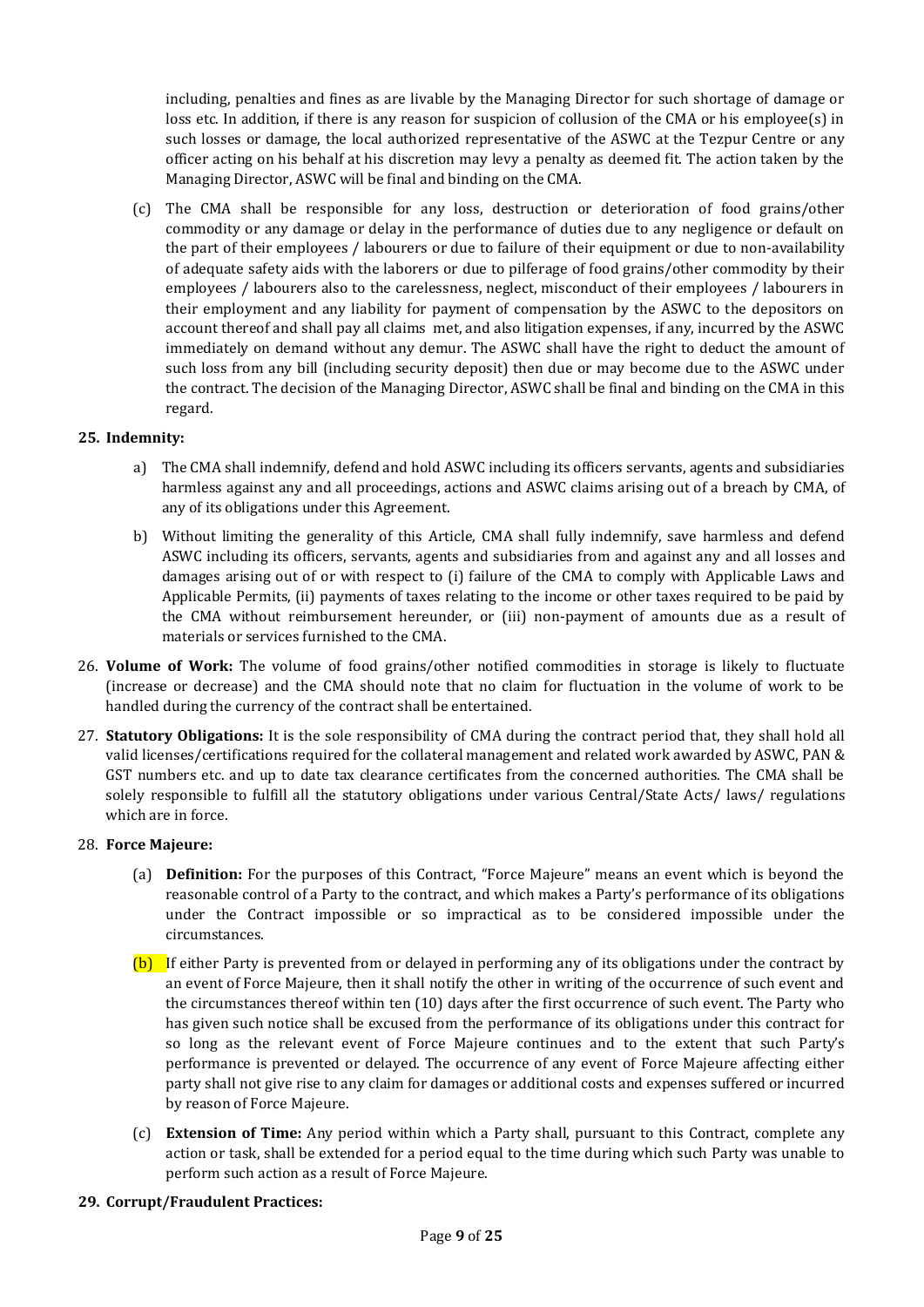- (a) ASWC requires that the CMA should observe the highest standards of ethics in discharge of the assignment.
- (b) ASWC can terminate this agreement if prima-facie it is established that the bidder had engaged in corrupt or fraudulent practices in getting the work.
- (c) ASWC can declare the CMA ineligible from competing in any of its future assignments after giving opportunity of being heard, either indefinitely or for a stated period of time, if at any time it is found that the CMA has engaged in corrupt and fraudulent practices in acquiring, or in executing this assignment.
- 30. Any dispute between the Parties will be resolved amicably. In case the dispute is not resolved even within one month of notifying of occurrence of such dispute by one party to the other party, the same shall be referred to courts within the jurisdiction of Guwahati, Assam whose decision will be final and binding on both the parties.
- 31. **Effectiveness of Contract:** This Contract shall come into effect on the date the Contract is signed by both the parties & will remain valid for a period of two years unless otherwise extended as mentioned above.

\*\*\*\*\*\*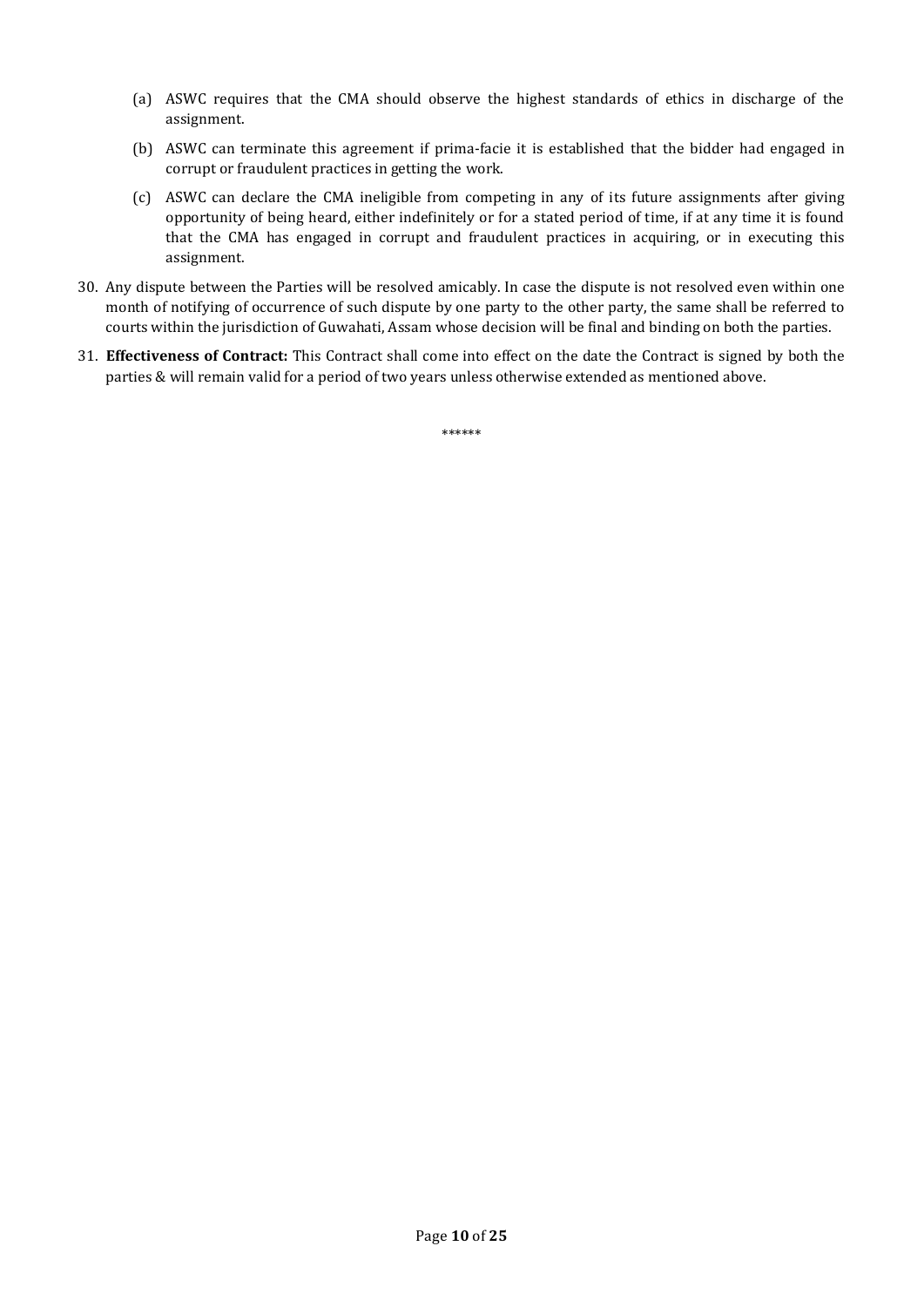### **SECTION-II**

### **SCOPE OF WORK**

### **(A) Project & Service Background**

- 1. The Government of Assam (GoA) through Government of India (GoI) has received a loan from the World Bank for implementation of Assam Agribusiness and Rural Transformation Project (APART). Assam Rural Infrastructure and Agricultural Services (ARIAS) Society is the apex coordinating and monitoring agency for the project. The project is being implemented by eight-line departments of GoA including their Directorates/Agencies/Commissionerates. The project interventions are being taken up in 24 prioritized districts of Assam i.e. Kokrajhar, Barpeta, Nalbari, Darrang, Sonitpur, Biswanath, Goalpara, Nagaon, Hojai, Cachar, Karbi Anglong, West Karbi Anglong, Golaghat, Dhubri, South Salmara, Morigaon, Kamrup, Kamrup Metro Jorhat, Majuli, Sivasagar, Charaideo, Hailakandi and Lakhimpur. One of the Operational Project Implementation Units (OPIUs) under APART is Assam State Warehousing Corporation (ASWC), Guwahati. The Project now intends to utilize a part of the loan to hire a Collateral Management Agency (CMA) as Service Provider (SP) agency for conducting a pilot on electronic Warehouse Receipt Finance.
- 2. Project Development Objective (PDO): The Assam Agribusiness and Rural Transformation Project (APART) aims to "add value and improve resilience of selected agriculture value chains focusing on smallholder farmers and agro-entrepreneurs in targeted districts of Assam."
- 3. There are four components of APART: The first component is Enabling Agri enterprise Development, with sub components being (i) enhancing state capacity to attract private investments, (ii) setting up of an Enterprise Development and Promotion Facility (EDPF) (iii) setting up of an Agribusiness Investment Fund (AIF) (iv) establishing stewardship councils. The second component is Facilitating Agro Cluster Development with sub-components being- (i) support establishment of cluster level Industry Associations (IAs), (ii) supply chain support. The third component is Fostering Market Led Production and Resilience Enhancement with sub components being (i) promoting climate resilient technologies and their adoption (ii) facilitating market linkages through market intelligence and product aggregation (iii) facilitating access to and responsible use of financial services. The fourth component is project Management, Monitoring & Learning.
- 4. Under the sub-component B-2 (Supply chain support), the activity relating to warehouse and warehouse receipts development focuses on providing producers and agri-entrepreneurs, with high quality storage, access to finance through warehouse receipts, and option to sell via commodity exchanges. This would be done by upgradation and modernization of about 40 godowns of the Assam State Warehousing Corporation (ASWC) to provide scientific storage; accreditation of these warehouses with Warehousing Development and Regulatory Authority (WDRA); partnering with commercial banks and collateral management agencies for negotiable warehouse receipt (NWR) financing of the stored goods; and also providing the market linkage for stored goods. However, as the upgradation and modernization of the godowns of ASWC has been delayed substantially, **Project has decided to take up a pilot of warehouse receipt financing in one of the godowns of ASWC Sonitpur centre with storage of capacity of about 1500 MT.** Being one of the implementation units of the project, the ASWC is responsible for onboarding the service provider agency and for monitoring the work. The pilot will run for a period of **two years** covering at least three crop seasons. The preferred commodities for the pilot include **paddy**, **maize and mustard** (Sonitpur being one of the leading districts in maize and mustard production).

### **(B) Objectives & Scope of work**

- 5. The objective of this pilot is to help the farmers in Assam to avoid distress sale of the crop in post-harvest period and get remunerative prices for their produce through the mechanism of Electronic Warehouse Receipt Finance. The scope of the assignment includes:
	- (a) Creating an electronic warehouse receipt ecosystem in collaboration with Assam State Warehousing Corporation (ASWC) in Sonitpur district of Assam;
	- (b) Creating a digital warehouse receipt finance ecosystem in collaboration with ASWC and Banks/NBFCs in the state of Assam;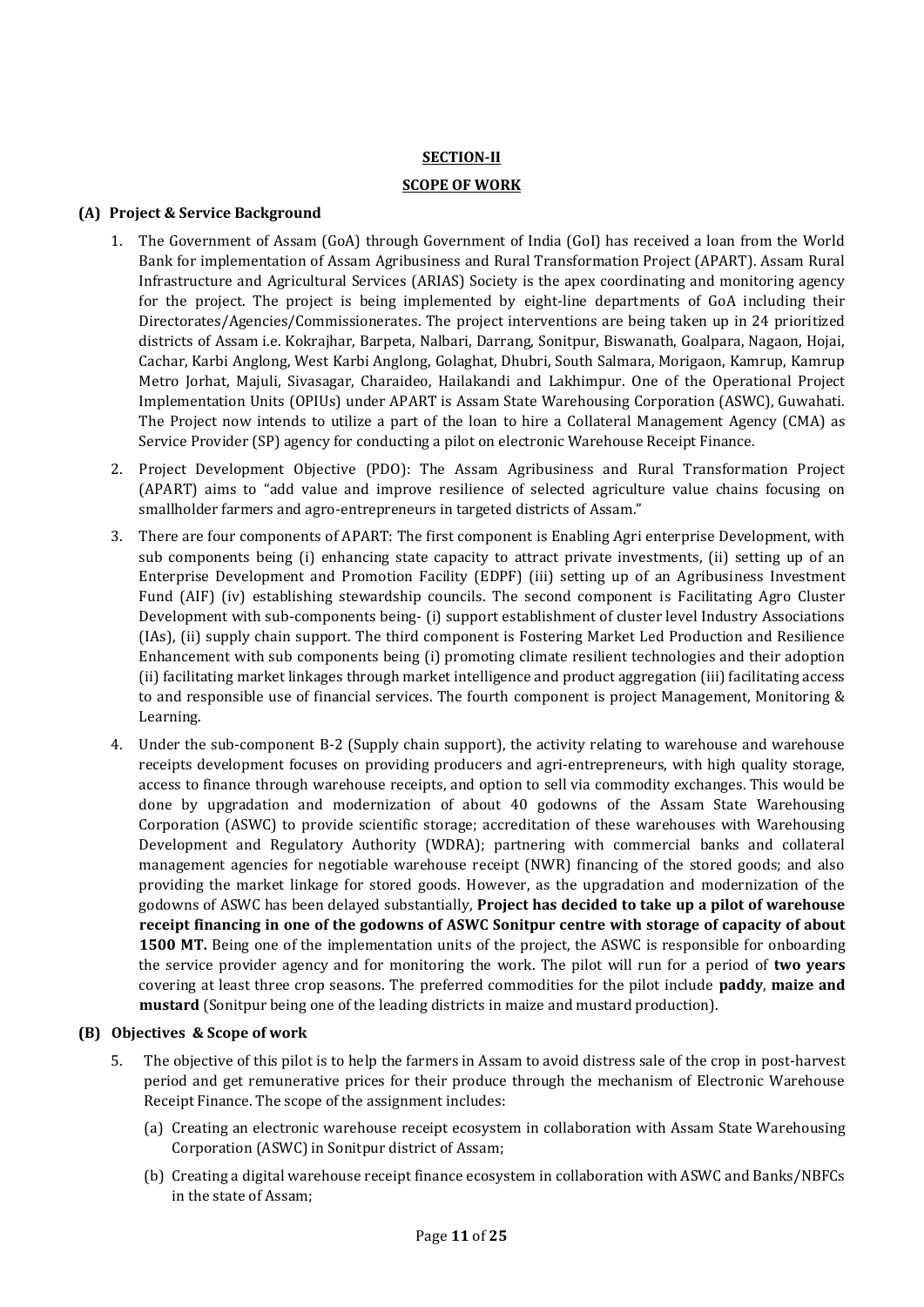- (c) Exploring the possibilities of online trading of commodities through commodity (spot) exchanges.
- (d) Creating market linkage with the existing buyers within Assam and outside the State of Assam.
- (e) Training and capacity building of Project staff/ Govt staff & other related stakeholders.

### **(C) Activities to be performed by the CMA**

- 6. The following activities will be performed by the CMA as a part of the service:
	- (a) **Farmer sensitization:** To sensitize sufficient number of farmers in the district on acceptable crop standards/specifications (moisture, impurities, admixture, stones etc.) to be stored in the warehouse, warehousing, warehouse receipts and its benefits so as to ensure at least 600 farmers avail the facility of storing their agri produce in the specified godown and at least 300 of these farmers should avail the credit facility from commercial banks/NBFCs against electronically generated warehouse receipts. Effort will be made to ensure that all these farmers are linked to market through remunerative & timely price information. Farmer sensitization will be done involving district team of APART under intimation to ASWC and Project Coordination Unit (PCU), ARIAS Society. All records of farmer sensitization like attendance sheets, photographs shall be retained by the CMA for the purpose of reporting and verification etc. Farmer sensitization activity shall be completed **within two months of contract effectiveness.**
	- (b) **Channelizing the farmers to the concerned warehouse**: After the harvest of the crop and when primary processing operations like threshing/shelling, drying, cleaning etc. have been done by the farmers, they will be encouraged to transport their Agri. produce to the godown for safe and hygienic storage depending upon current market prices and likely market prices in the future. For this adequate market intelligence, price forecast information etc. shall be provided by the CMA. At least **600 farmers** across three seasons shall be channelized to the warehouse. **This activity will be done after crop harvest in each season.**
	- (c) **Weighing and testing of the agriculture produce brought for storage to the godown:** The CMA shall perform necessary operations - weighing, testing on parameters like moisture level, grain quality parameters, impurities, stones of the agriculture produce **when brought for storage** by the farmer, through adequate sampling before accepting the agriculture produce for storage in the godown.
	- (d) **Issuance of electronic warehouse receipts to the farmers**: The CMA will issue the Electronic Warehouse Receipts (EWRs) to the farmers under its seal with an endorsement of the ASWC in a format acceptable to the commercial banks/NBFCs. The EWRs will be issued to all the farmers who deposit their agriculture produce in the godown **as and when the agri-produce is brought to the godown and accepted for storage**.
	- (e) **Facilitating lending against warehouse receipts through banks/NBFCs:** The CMA shall forge tie ups with commercial banks/NBFCs for lending to farmers against the agriculture produce stored in the godown on the basis of electronic warehouse receipt issued to the farmers. The amount of loan shall be at-least 70% of the value of the agri produce stored in the warehouse, unless otherwise desired by the farmer.
	- (f) **Providing market price data to farmers** in order to help them in taking informed hold/sell decision. The SP shall provide market information and intelligence with respect to prevailing prices of the commodity and likely price of the commodity in near future in key local, regional, national markets so that farmer can take an informed decision on whether to hold the produce in the godown or sell off. The SP shall also link the farmers to individual traders/buyers for sale of agri produce at a remunerative price. However, the discretion to sell on a particular price or to a particular buyer will be with the farmer. This information shall be **provided on an ongoing basis when farmer's produce is stored in the godown**. Convenient channels like SMS/WhatsApp/ voice call/voice message in local language shall be adopted by the SP for dissemination this information/intelligence to the farmers.
	- (g) **Market linkages for stored agricultural produce:** The CMA will facilitate remunerative market linkages between the depositor farmers and traders/buyers/processors etc. Based on the attractiveness of the prices offered, the farmer can take an informed decision whether to hold the produce in the godown or sell off. It must however be ensured that there will be no forced/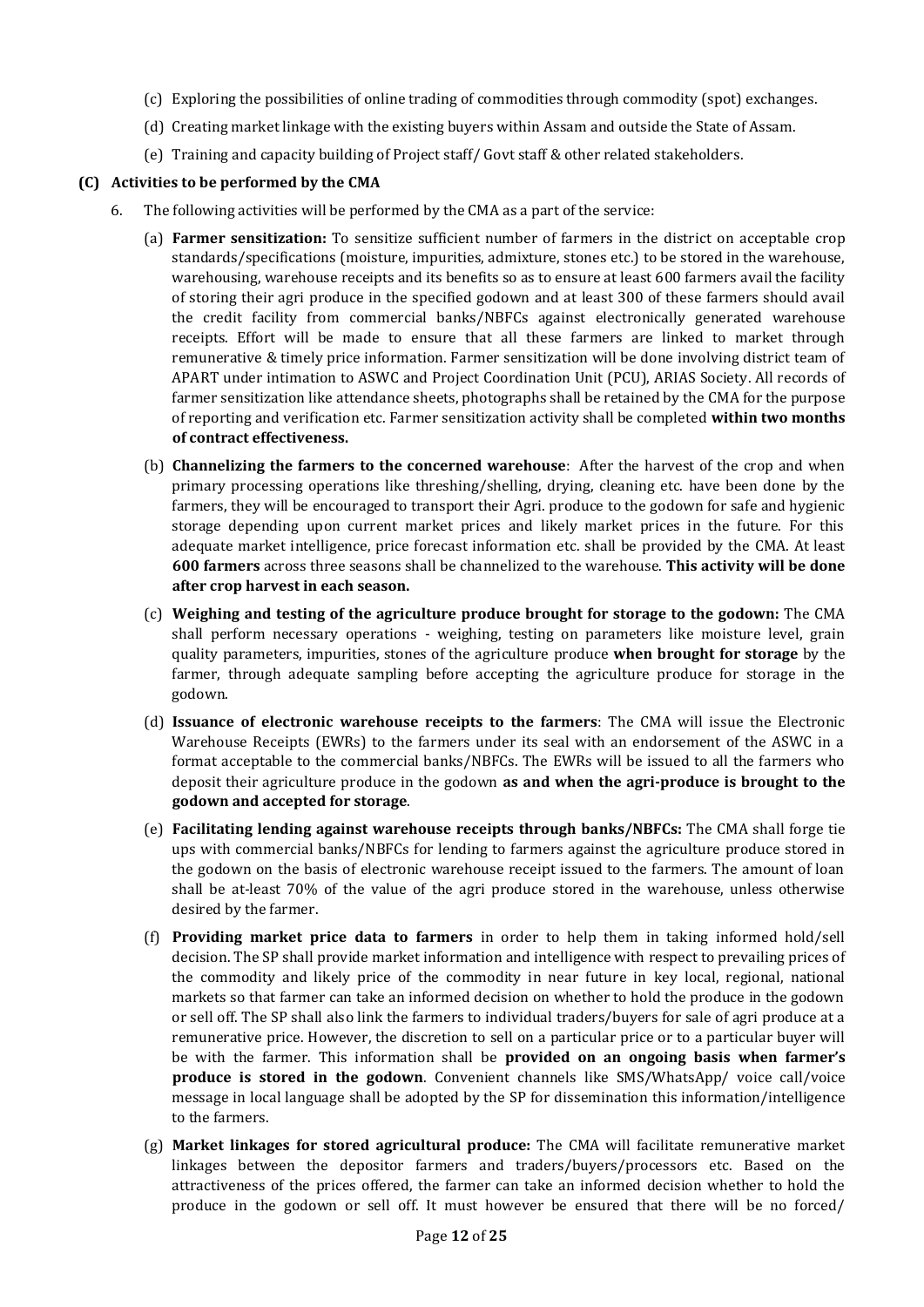persuaded sale by the farmer and the same may be verified by the Client through random beneficiary farmer surveys. The SP will also facilitate the interested farmers to sell via commodity exchanges to distant buyers, based on commodity grade/quality standards. For this, the CMA will have to arrange for necessary testing/assaying set up in the commodities under the pilot i.e. maize and mustard. The interested farmers will be facilitated for trade on commodity (spot) exchange platform by the CMA.

- (h) **Audit and dispute resolution**: The CMA shall arrange for necessary audit and inspection of the warehouse & stored goods during the period of pilot as per the prevailing regulations. Any dispute arising between the farmers & the CMA, bank & the CMA or otherwise shall be resolved amicably.
- (i) Undertaking all such activities necessary to maintain **the quality of the stored goods and prevent theft and leakages**, and perform essential duties regarding care, custody & control. This will include insurance, dis-infection services, staking, sampling, inspection, prophylactic and curative control measures for insect pests etc.
- (j) **Providing customer support services to farmers:** The CMA shall resolve the queries of the farmers and provide necessary information to the farmers in a timely manner when the goods are stored in the godown. This could be support through telephonic calls, SMS, WhatsApp messages and sorting out the walk-in queries of the farmers. This activity will be done on an **ongoing basis** when the queries from farmers are received. All the queries would be preferably resolved instantly or maximum within a period of 48 hours. For this the CMA shall designate a dedicated mobile phone number which will be provided to all the farmers and can be dialed during office hours on any day.
- (k) **Undertaking training and capacity building** programmes for the benefit of the stakeholders including the Project and ASWC staff covering among others, the following aspects:
	- i. essentials of the warehouse receipts system,
	- ii. the procedures to be followed for storing the agricultural produce,
	- iii. issuance of the warehouse receipt and
	- iv. terms and conditions for obtaining the pledge loans from the banks/ financial institutions,
	- v. loan repayment procedures,
	- vi. insurance of the stored produce,
	- vii. market information and intelligence
	- viii. market linkages

*Note: The godown will be handed over to the CMA on a lock and key model basis. The CMA shall enter into an agreement with ASWC for taking charge of the godown space for the assignment duration. The CMA to execute all warehousing operations right from receiving of goods, issuing of warehouse receipts, storage, maintaining goods and warehouse. The CMA will be responsible for collection of storage charges from farmers against the goods stored.* 

**(D) Initial fumigation:** No stocks should be accepted in infested condition for storage into the godown. However, if necessary/exigency the stock received in infested condition, necessary remarks shall be recorded by the CMA and intimated to the Depositor immediately and immediate action should be taken to fumigate the stocks.

### **(E) Delivery of Stocks/Goods:**

- (a) Instructions for delivery or transfer of goods shall be accepted in writing and signed by the authorized representative of Depositor.
- (b) In case delivery is to be given to any other person, (s)he shall be duly authorized and his/her signatures attested by the authorized representative of Depositor.
- (c) The delivery shall be given as per demand/priority given in writing to the CMA's authorized representative by the Depositor or his/her authorized representative.
- (d) The condition of stocks shall be examined by Depositor or his/her representative, who shall give in writing with full particulars of loss or damage / down gradation / deterioration, if any, caused to the goods, to the CMA's authorized representative or give notice within thirty working days of his examining goods otherwise it may be presumed that Depositor has no claim against the CMA for loss /damage.
- (e) For delivery of goods before and after office hours and on holidays, reasonable / prior intimation / notice shall be required to be given to the CMA's authorized representative.
- **(F) Storage gains/losses:**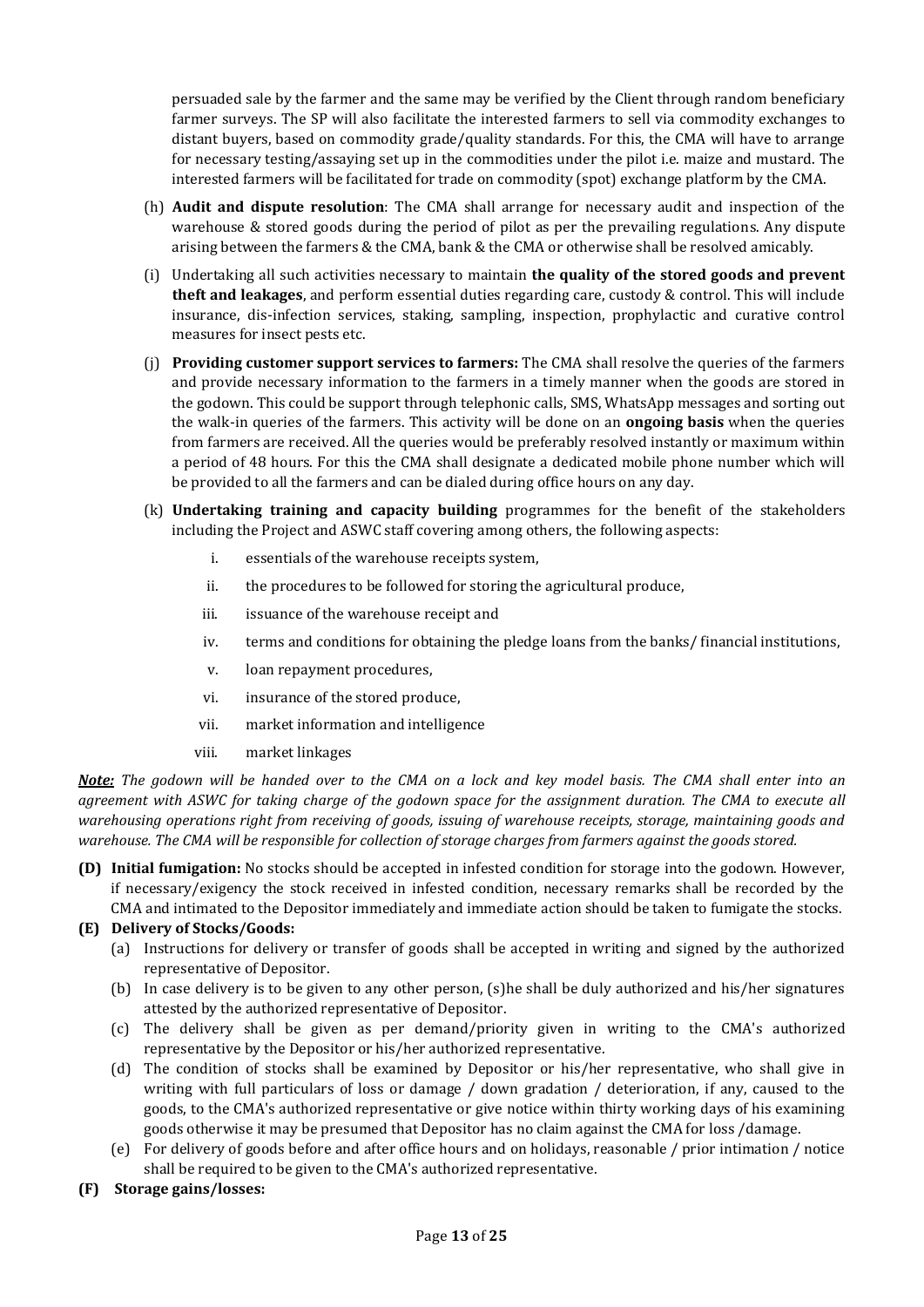- (a) The stocks stored on account of Depositors shall be subject to monthly /periodical joint inspection reports by ASWC.
- (b) Loss and gain Statement will be submitted to the ASWC Tezpur after stocks in particular stack are completely liquidated during the month which should be jointly signed by the authorized representative of CMA & ASWC Tezpur Centre. The statement will be commodity-wise, month wise, Stack Wise.
- (c) The jointly signed above Loss and Gain Statement will be submitted by the CMA or their authorized representative by 7th of succeeding month after liquidation of stocks.
- (d) If the storage losses are beyond permissible limit as per GOI norms in vogue, CMA shall be responsible for the same and recoveries for such unjustified losses shall be made from the CMA by ASWC. In addition, this agreement also stipulates that CMA shall be fully responsible for any loss caused to the stocks of Depositor while in custody of CMA on account of fire, flood & inundation, cyclone, riots & strikes, earthquake, malicious damages, pilferage, theft, housebreaking, burglary, misappropriation etc. for which recoveries will be made from CMA on actual basis.
- (e) In case of any recovery arising due to non-conformity to the agreement with its terms and conditions, they will be recovered from the payments due or Performance Bank Guarantee as applicable.

### **(G) Other services to be provided:**

- (a) The CMA to be engaged shall be reasonable for preservation of stocks in accordance with the Govt guidelines in force and as amended from time to time.
- (b) The CMA shall be responsible for quality cuts on account of weevils and living infestation in the stocks, if levied by the depositor at the time of taking over the stocks.
- (c) The fool-proof security arrangements shall be made by the CMA in respect of the stocks entrusted to it and in case of any defalcation/misappropriation/shortage of stocks, the CMA shall be liable to compensate the ASWC to the extent of economic cost as per GOI Cost Sheet of the stocks for relevant year.
- (d) The Joint-lock and Key system will be adopted i.e. one set of keys shall be held by the in-charge of the warehouse complex or any other official(s) authorized on this behalf and the other set of keys shall be held by the CMA's authorized representative.
- (e) The CMA shall deploy its personal to verify the correctness of the Receipt/dispatch of stocks and the Authorized representative of depositor will duly verify the entries of receipt and dispatch and correctness of weight of stocks by putting his signatures along with the employee of the ASWC in the weight check memo Register/Weighment sheets and the daily Transaction register; in addition to deploying workers for preservation of stocks and Watch & Ward thereof.
- (f) The CMA will also require purchasing all insecticides/pesticides required for maintenance of health of stocks during a particular calendar year well in advance. All insecticides/pesticides used in the godown shall adhere to Environment Management Framework (EMF) of APART available on website of ARIAS Society in the publication section. Banned chemicals shall not be used under any circumstances. The CMA shall maintain an inventory requirement of three months stocks of chemical at any given point of time.
- (g) The CMA will also have to maintain the record of the insecticides / pesticides used in the godown from time to time and also the empty containers/tubes, which will be disposed of with the prior approval of the I/c Warehouse complex or any person/officers authorized by him in a manner acceptable as per the Environment Management Framework (EMF) of the Project available at http://www.arias.in/publication.html

### **(H) Godown Procedures:**

- (a) **Pre-storage:** A well-planned work is necessary in order to avoid haphazard handling of stocks and ensure proper accounting and preservation of stored materials. Therefore, before fresh stocks are received in the godown, Quality Control (QC) staff of the CMA should be fully prepared to receive it. In this connection, it should be ensured that (i) there are no leakages and all drainages are in working condition (ii) Godown is clean and disinfested (iii) Stack plan is ready (iv) Required quantity of dunnage material is available.
- (b) **Stack Plan:** The stack plan should be chalked out by bearing in mind the following points: (i) Maximum space is put to use for storage of stock. (ii) Proper alleyways are left for carrying out handling operation, inspection of stocks and their disinfestations treatment with ease and efficiency. (iii) Maximum benefit of aeration and ventilation arrangements available in the godown is drawn, as far as possible, the base area of all the stacks should be uniform as far as possible. Prescribed stack cards in Transparent natural color polythene of proper size should be kept ready for displaying on each stack. After completion of storage, prescribed stack wise register will be maintained for inspection and disinfestations treatment for stocks.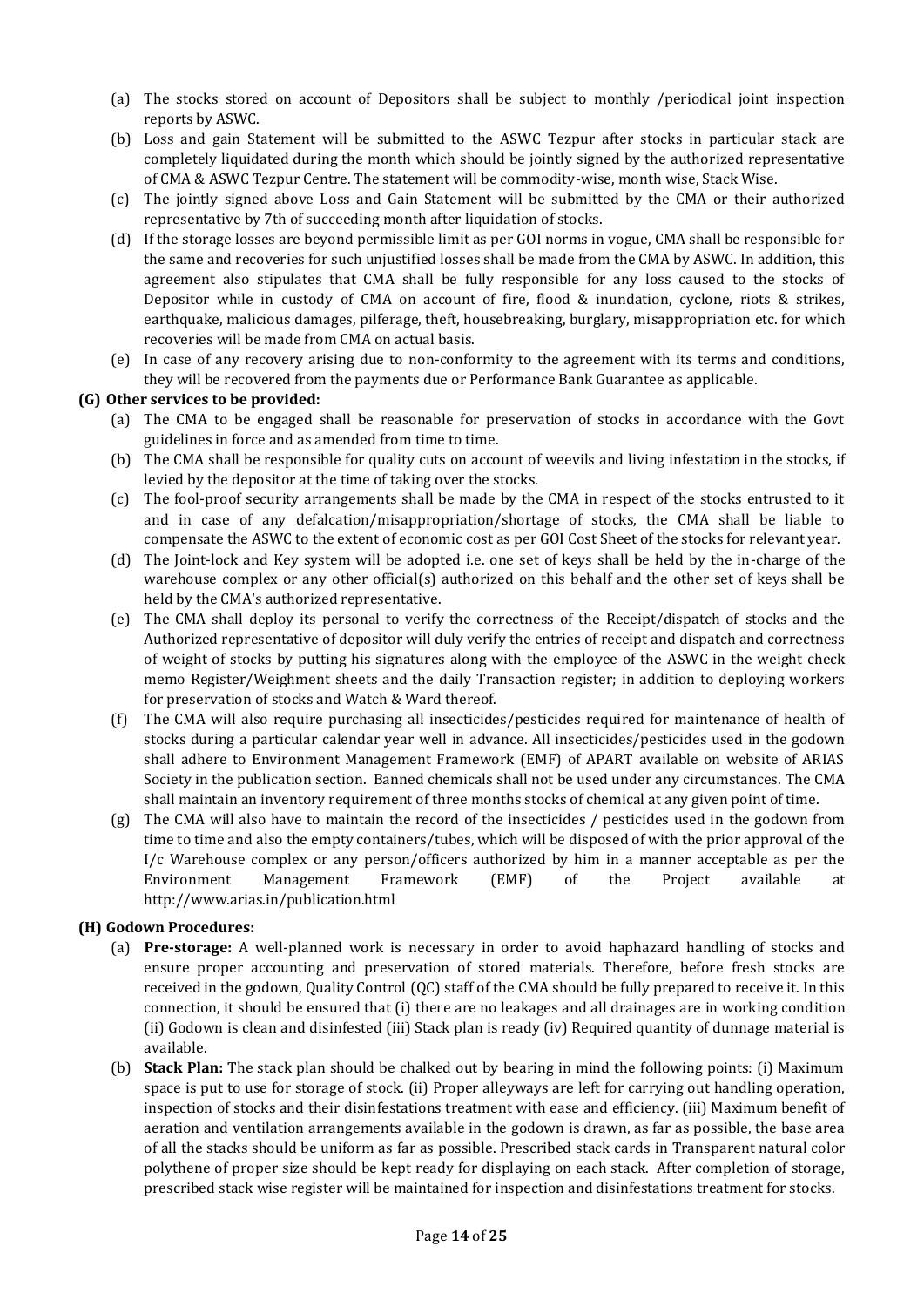- (c) **Check up for leakages/ seepages:** In order to avoid the possibility of damage to the material to be stored, the QC Staff of the CMA should check up that there will be no leakage from platform or walls during monsoon and that floor does not suffer from seepage. The godown should be in perfect repairs. If there are any rat borrows, rodenticide should be introduced and holes plugged with clay. After 24 Hours the clay should be removed, openings plugged with cement mixed with pieces of broken glass.
- (d) **Cleanliness and Disinfestations:** The godown should be thoroughly swept and cleaned regularly. If there is any suspicion of infection, it should be disinfested with permissible chemicals. All cobwebs on the wall roof, alleyway & bags should be removed regularly and bags should be properly brushed and cleaned. No loose grains should lie on the floor
- (e) **Aeration:** Doors, Windows and ventilators of the godown should be kept open on clear/dry/sunny days for aeration
- (f) **Brushing of Bags before Spraying / Fumigation**: Before stocks are dusted or sprayed, bags should be brushed as this helps to remove the collected dust, webs, cocoons, eggs etc. that might be sticking to the bags. After fumigation, the bags should also be brushed thoroughly to remove dead pest and residue of fumigant.
- (g) **Brushing of Bags before Spraying / Fumigation**: Before stocks are dusted or sprayed, bags should be brushed as this helps to remove the collected dust, webs, cocoons, eggs etc. that might be sticking to the bags. After fumigation, the bags should also be brushed thoroughly to remove dead pest and residue of fumigant.
- (h) **Fortnightly Inspection**: Godown and stocks should be thoroughly inspected at least once a fortnight. During rains the inspection should be more frequent. Inspection should consist of: (i) Checking godown walls, platform and floor. (ii) Checking peripheral, top and bottom layer bags in case of bag storage (iii) Checking of representative sample of each stack. (iv) Checking stacks of different depths/sides in case of bulk storage.

## **(I) Facilities to be provided by the Client:**

- 1. The following accessories shall be made available to the Service Provider Agency for use during the assignment-i) Dunnage material sufficient for 1500 MT storage, ii) Weighing Facility up to 1 MT, iii) Power Sprayer (1), iv) Fumigation Cover- sufficient for 1500 MT stored Agri. Produce, v) Sand Snakes (100 nos.), vi) Ladder (1), vii) Sieve Set (1), viii) Hand Trolley (1), ix) Fire Extinguishers (2)- one for each shutter, x) Grain Quality kit (1), xi) Heavy duty Ropes (2) of 15 m each, xi) Internet connectivity – either through LAN or data card etc.
- 2. **Common resources**: The following facilities/resources will be for common use of the staff of ASWC and CMA & will be provided by the ASWC:
- a) Sweepers/ cleaners
- b) Security guard for the warehouse complex
- c) Functional Toilets
- **(J) Facilities/ accessories to be arranged by CMA:** Other requirements for successful completion of the assignment e.g. trained & qualified manpower, computers/ laptops, printer, scanner, stationery & consumables etc shall be arranged by CMA and they should quote their costs accordingly. The following items shall be necessarily provided by CMA
	- a. Locks (2) with 2 keys for each lock (seven levers)
	- b. Moisture meter- crusinging type (2)
	- c. Pokers (parkhi)- good quality iron make (2)
	- d. Sample bags (24)
	- e. Thermometer (1)
	- f. Chemicals sufficient for 1500 MT storage
- **(K) Manpower to be deployed:** Following is the minimum essential manpower to be deployed by the CMA for successful completion of the assignment-

| $SI^*$ | <b>Position</b>  | <b>Qualification &amp; Experience</b>             | Indicative Role in assignment                                                     | Time input<br>(months) |
|--------|------------------|---------------------------------------------------|-----------------------------------------------------------------------------------|------------------------|
| К-     | Team Leader<br>& | Post-Graduate/MBA in<br>Agribusiness/Agribusiness | 1. Overall supervision and guidance of the<br>team for the consultancy assignment |                        |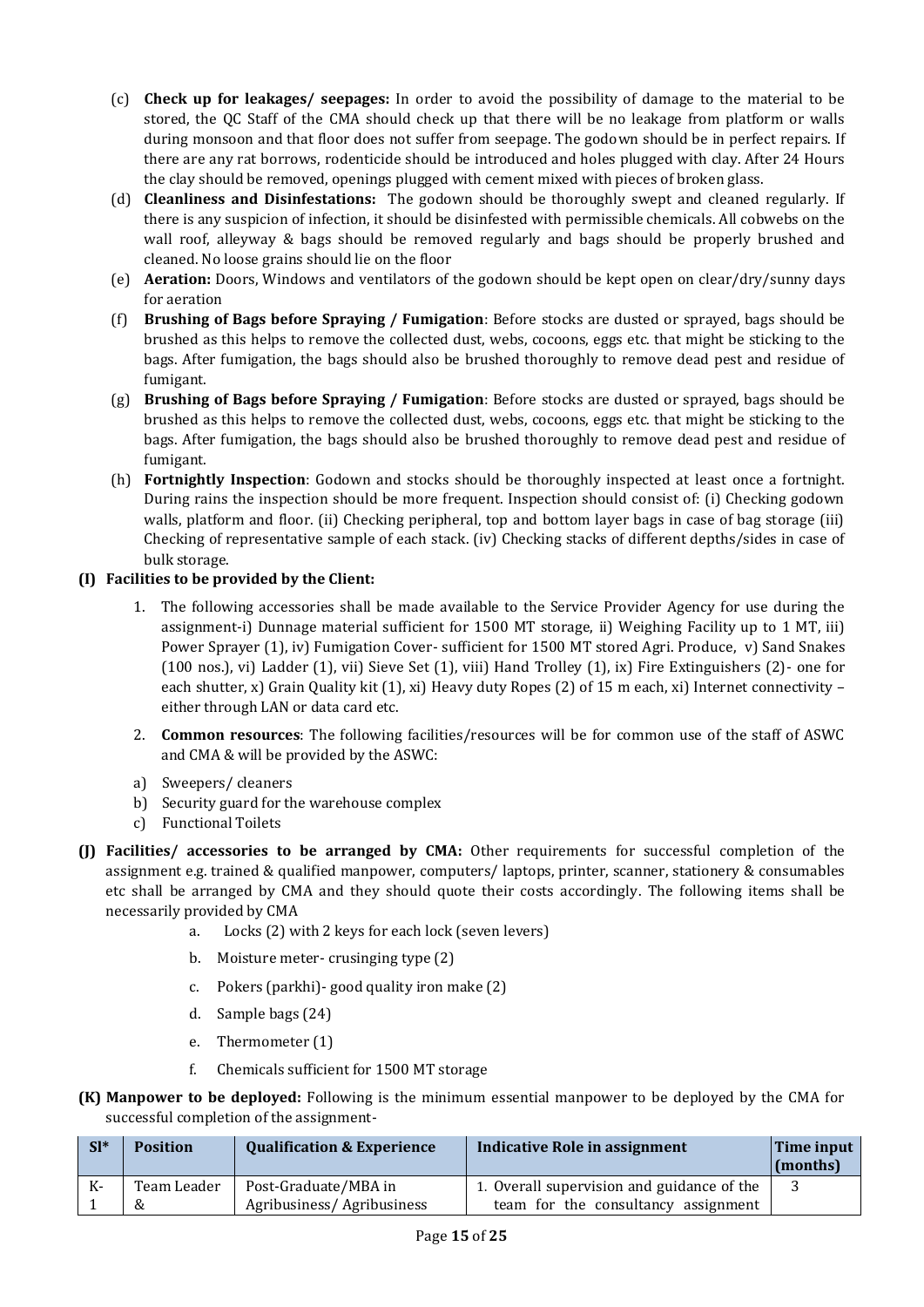| $SI*$      | <b>Position</b>                                    | <b>Qualification &amp; Experience</b>                                                                                                                                                                                                                                                                                                                                                                                                                                                                                                                  | <b>Indicative Role in assignment</b>                                                                                                                                                                                                                                                                                                                                                                                                                                                                                                                                                                                                                                                                                                                                                         | <b>Time input</b><br>(months) |
|------------|----------------------------------------------------|--------------------------------------------------------------------------------------------------------------------------------------------------------------------------------------------------------------------------------------------------------------------------------------------------------------------------------------------------------------------------------------------------------------------------------------------------------------------------------------------------------------------------------------------------------|----------------------------------------------------------------------------------------------------------------------------------------------------------------------------------------------------------------------------------------------------------------------------------------------------------------------------------------------------------------------------------------------------------------------------------------------------------------------------------------------------------------------------------------------------------------------------------------------------------------------------------------------------------------------------------------------------------------------------------------------------------------------------------------------|-------------------------------|
|            | Collateral<br>Management<br>Specialist<br>(TL&CMS) | Management / Agricultural<br>Marketing & Cooperation/<br>Agribusiness Economics or a<br>closely related field from any<br>recognized University/<br>approved Institution. Course<br>in Agri Warehousing<br>Management (AWM) will be an<br>added advantage.<br>At least 10 years of<br>professional experience in<br>agribusiness agricultural<br>(output) marketing,<br>commodity trading,<br>warehousing, collateral<br>management and related<br>activities.<br>Fluency in Hindi and English,<br>knowledge of local language<br>will be an advantage | work.<br>2. Shall act as a touch point for all<br>correspondence from the Client.<br>3. Shall ensure timely submission of all<br>reports<br>4. Addressing the queries of client (if any),<br>during the assignment<br>5. Providing<br>collateral<br>inputs<br>on<br>side,<br>electronic<br>management<br>Warehouse Receipts (e-WRs),<br>trade<br>specifications of commodities, assaying<br>facilities and certifications, legal, policy<br>matters etc.                                                                                                                                                                                                                                                                                                                                     |                               |
| NΚ<br>$-1$ | Godown<br>Manager                                  | Graduate in any field from any<br>recognized University/<br>approved Institution. Diploma<br>in material management will<br>be an added advantage<br>At least five years of<br>professional experience<br>warehouse management,<br>particularly of agricultural<br>commodities<br>Fluency in Hindi and English,<br>knowledge of local language<br>will be an advantage                                                                                                                                                                                 | 1. Proper management, maintenance of<br>the allocated godown<br>2. To ensure that day to day activities of<br>the godown are as per plan and as per<br>the contract agreement signed with<br><b>ASWC</b><br>3. Ensure that stocks are sampled, tested,<br>inwarded and stacked as per the set<br>protocol<br>4. Taking up cleaning, dis-infection of the<br>godown as required<br>5. Maintaining a database of farmers<br>availing the warehouse services along<br>with phone numbers, addressed and<br>other relevant information<br>6. Keeping a track of no of warehouse<br>receipts issued, loans facilitated, re-<br>payed etc.<br>7. Providing market price information,<br>market linkages etc. to beneficiary<br>farmers<br>8. Any other related task assigned by the<br>Team Leader | 24                            |
| NK<br>$-2$ | Analyst                                            | Graduate in any field from any<br>recognized University/<br>approved Institution. Diploma<br>in Laboratory testing will be an<br>advantage<br>At least three years of<br>professional experience in<br>sampling and testing of<br>agricultural commodities.<br>Fluency in Hindi and English,<br>knowledge of local language                                                                                                                                                                                                                            | from<br>1. Taking<br>samples<br>agricultural<br>produce brought for storage by the<br>farmers<br>2. Carrying out various tests eg moisture<br>tests etc. and providing the results to<br>the farmers<br>3. Acceptance/<br>rejection<br>the<br><sub>of</sub><br>agricultural produce for storage based<br>on the results of testing<br>4. Ensuring that all testing machines/<br>instruments are properly calibrated and<br>are in running/ functional conditions<br>5. Maintaining all reports of testing and                                                                                                                                                                                                                                                                                | 24                            |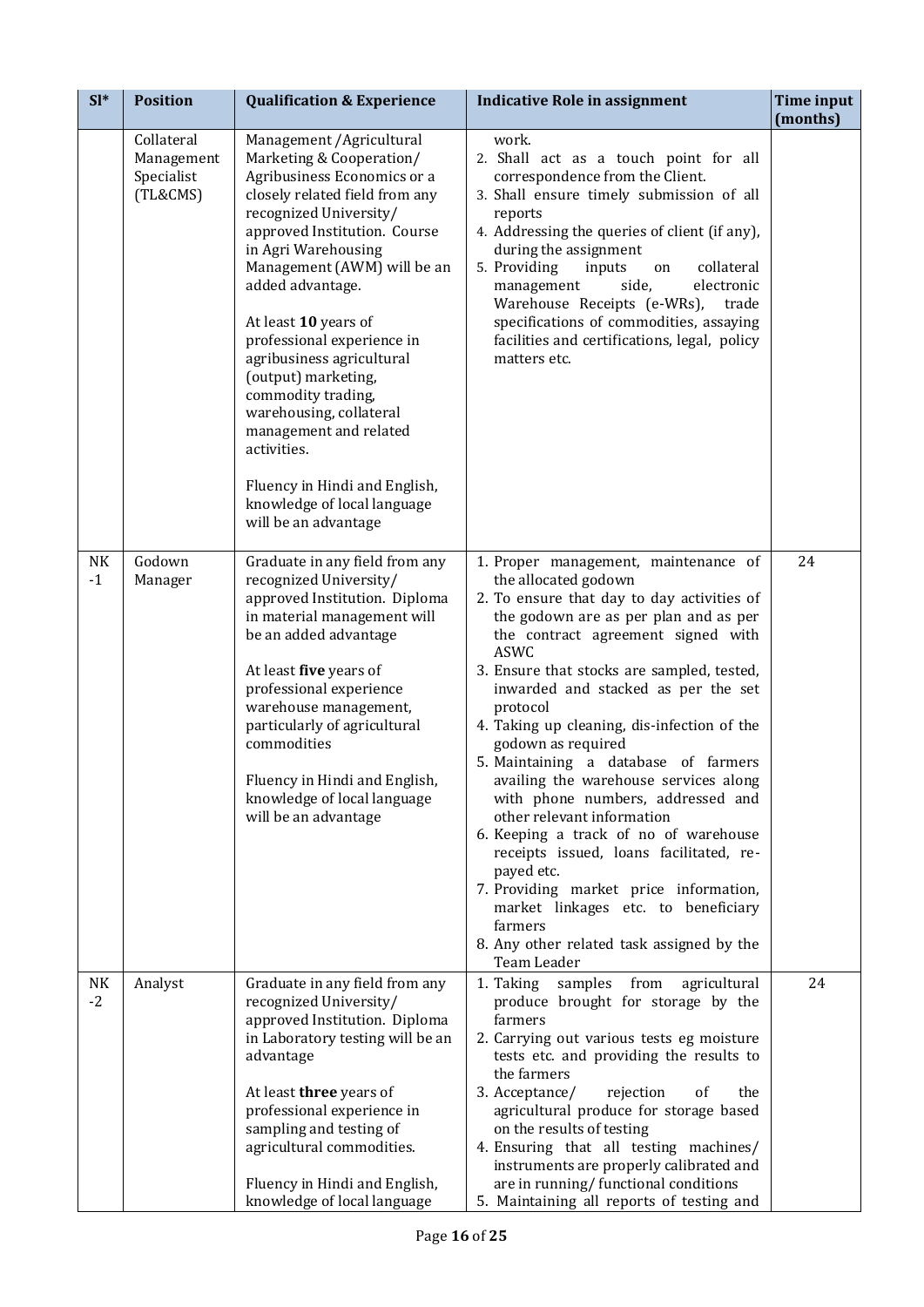| $SI*$      | <b>Position</b>                                | <b>Qualification &amp; Experience</b>                                                                                                                                                                                                                                                                                                                                        | <b>Indicative Role in assignment</b>                                                                                                                                                                                                                                                                                                                                                                                                                                                                                                                                                                                                                                                                            | Time input<br>(months) |
|------------|------------------------------------------------|------------------------------------------------------------------------------------------------------------------------------------------------------------------------------------------------------------------------------------------------------------------------------------------------------------------------------------------------------------------------------|-----------------------------------------------------------------------------------------------------------------------------------------------------------------------------------------------------------------------------------------------------------------------------------------------------------------------------------------------------------------------------------------------------------------------------------------------------------------------------------------------------------------------------------------------------------------------------------------------------------------------------------------------------------------------------------------------------------------|------------------------|
|            |                                                | will be an advantage.                                                                                                                                                                                                                                                                                                                                                        | providing to Team Leader/ Competent<br>Authority as and when required.<br>6. Taking random samples from stored<br>produce and testing as authorized<br>7. Any other related task assigned by the<br>Team Leader                                                                                                                                                                                                                                                                                                                                                                                                                                                                                                 |                        |
| NK<br>$-3$ | Training and<br>capacity<br>building<br>Expert | Graduate in any field from any<br>recognized University/<br>approved Institution.<br>Diploma/certification in<br>training and capacity building<br>would be added advantage.<br>At least three years<br>professional experience in<br>training and capacity building<br>activities.<br>Fluency in Hindi and English,<br>knowledge of local language<br>will be an advantage. | 1. To sensitize<br>farmers<br>in the<br>on<br>acceptable<br>standards/<br>crop<br>specifications (moisture, impurities,<br>admixture, stones etc.) to be stored in<br>the warehouse, warehousing,<br>2. Training of farmers on benefits of<br>warehouse receipts.<br>3. Making logistics arrangements for<br>trainings of farmers<br>4. Preparation and circulation of study<br>materials for the farming trainings in<br>local language<br>5. Preparation of presentations for the<br>training sessions<br>6. Maintaining record of all trainings<br>conducted including beneficiary list,<br>attendance<br>sheets,<br>photographs,<br>feedback forms etc.<br>7. Any other task assigned by the Team<br>Leader | $ 2\rangle$            |

\*K=Key Expert; NK= Non Key Expert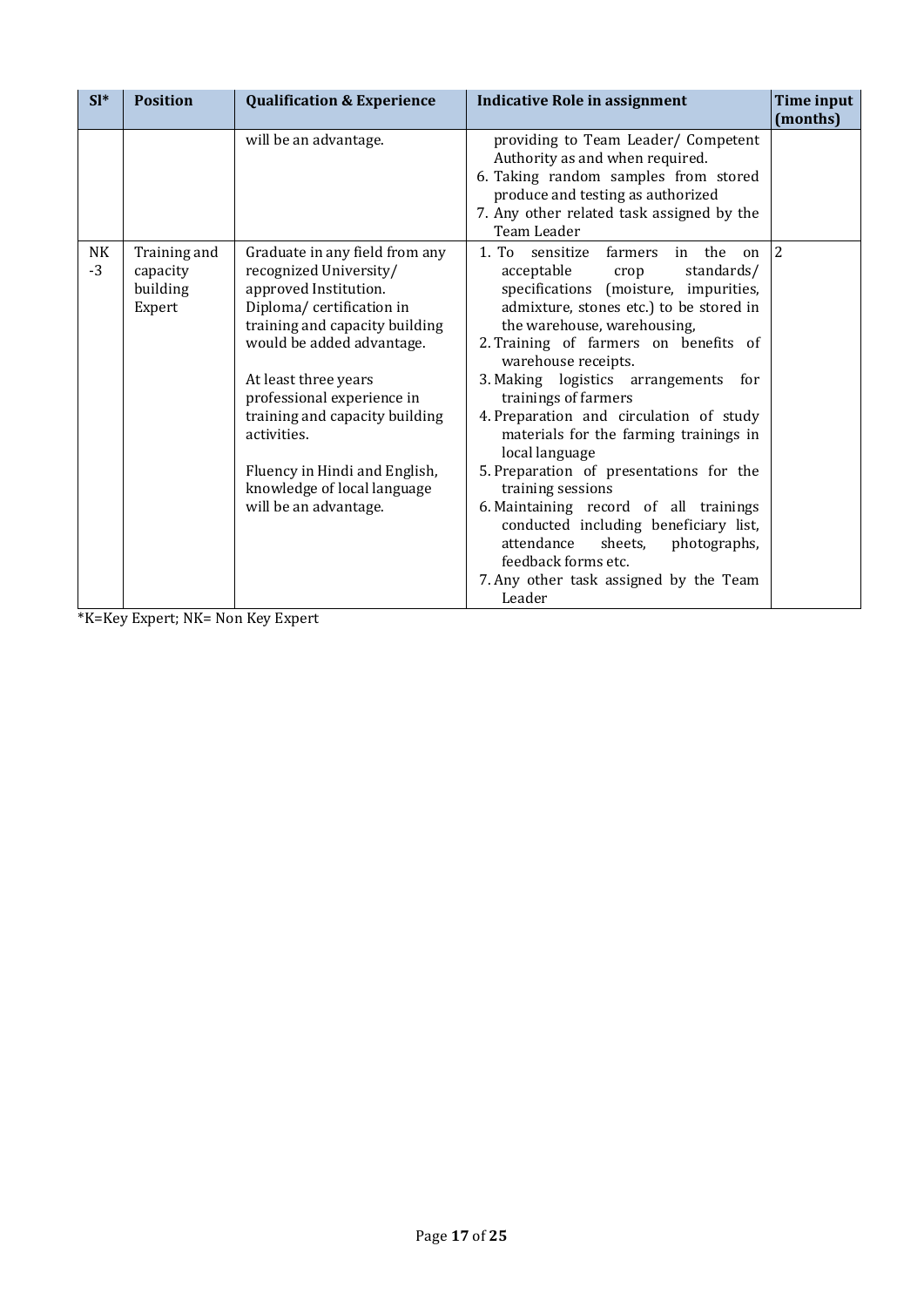### **SECTION III**

# **AGENCY PROFILE (On Agency's Letter Head)**

| <b>Sl. No.</b> | <b>Details</b>                                                                                                      | <b>Attached Proof (Yes/No)</b><br>(Also mention Page No.) |
|----------------|---------------------------------------------------------------------------------------------------------------------|-----------------------------------------------------------|
| 1)             | Name of the Agency                                                                                                  |                                                           |
| 2)             | Type of Firm: Proprietary/Partnership/Pvt.<br>Ltd.<br>Public Ltd Company etc.                                       |                                                           |
| 3)             | 5 years of establishment                                                                                            |                                                           |
| 4)             | <b>PAN Number</b>                                                                                                   |                                                           |
| 5)             | <b>GST Number</b>                                                                                                   |                                                           |
| 6)             | Name of Authorized Person with designation, email id<br>& Mob. No.                                                  |                                                           |
| 7)             | <b>Bank Details</b>                                                                                                 |                                                           |
| 8)             | Turnover of the agency (duly audited by CA) for last<br>three financial Years i.e. (2017-18, 2018-19 & 2019-<br>20) |                                                           |

Signature: **manual constants and constants and constants and constants and constants and constants and constants and constants and constants and constants and constants and constants and constants and constants and constan** 

| Full name and designation: |  |
|----------------------------|--|
| Date:                      |  |

(Seal of the Agency)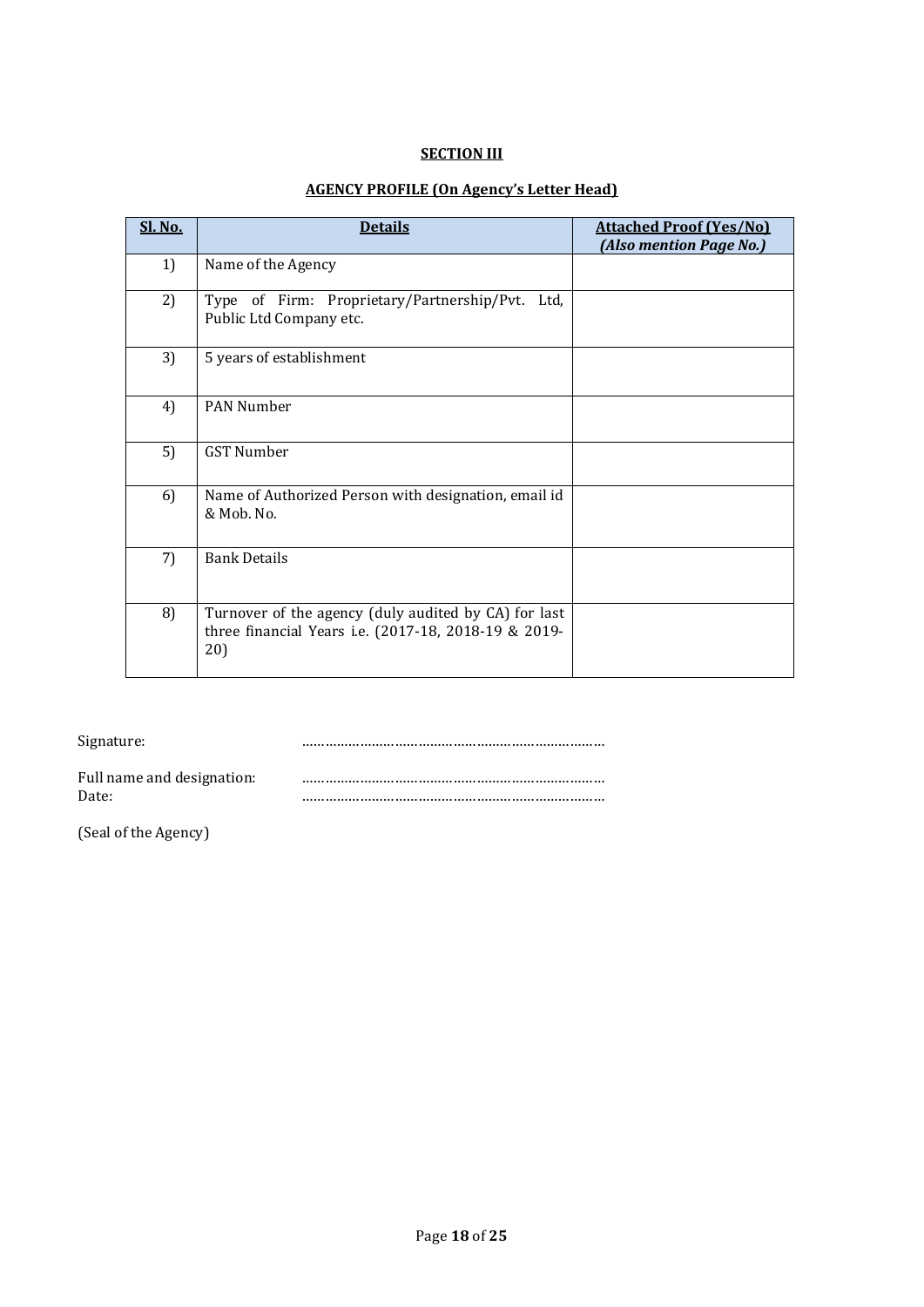| <b>SECTION-IV</b>                    |
|--------------------------------------|
| <b>Technical Evaluation Criteria</b> |

| Sl.<br>No. | <b>Eligibility Criteria</b>                                                                                                                                                                                                                                     | <b>Supporting Document Required</b>                                                                                                                                     | Yes/No<br>(Also<br>mention |
|------------|-----------------------------------------------------------------------------------------------------------------------------------------------------------------------------------------------------------------------------------------------------------------|-------------------------------------------------------------------------------------------------------------------------------------------------------------------------|----------------------------|
| 1)         | The Agency should have been in existence for<br>the last five (5) years. (FY 2016-17, 2017-18,<br>2018-19, 2019-20 & 2020-21)                                                                                                                                   | Certificate<br>of<br>registration/<br>Incorporation                                                                                                                     | Page No.)                  |
| 2)         | The Agency should have valid PAN Card                                                                                                                                                                                                                           | Issued by appropriate authority                                                                                                                                         |                            |
| 3)         | should<br><b>GST</b><br>valid<br>The<br>Agency<br>have<br>Registration                                                                                                                                                                                          | Issued by appropriate authority                                                                                                                                         |                            |
| 4)         | Annual turnover during each of the last three<br>financial years should not be less than<br>Rs. 60.00 Lakh. (FY 2018-19, 2019-20 &<br>2020-21)                                                                                                                  | Statements duly certified by Chartered<br>Accountant                                                                                                                    |                            |
| 5)         | The agency should not be a loss-making<br>agency, as per the Bidder's financial<br>statements/Profit & Loss Statements of last 3<br>years. (FY 2018-19, 2019-20, 2020-21)                                                                                       | Profit & Loss & Balance sheets of the<br>last three years or a certificate by CA                                                                                        |                            |
| 6)         | The agency should have experience of doing<br>business with govt./private sector<br>in<br>collateral management for minimum five<br>years (FY 2016-17, 2017-18, 2018-19, 2019-<br>20 & 2020-21)                                                                 | Copy of work orders                                                                                                                                                     |                            |
| 7)         | The agency should not been blacklisted/<br>debarred/suspended/banned from business<br>dealing<br>the<br>by<br>world<br>bank/any<br>Ministry/Department<br>of State/ Central<br>Government/PSU/Private sector as on date of<br>filling the responses of this RFQ | Self-declaration on official Letter Head                                                                                                                                |                            |
| 8)         | Name of employees with designation to be<br>associated with this work, if awarded.                                                                                                                                                                              | 1) mention designation, qualification,<br>yrs. of experience<br>2) Key assignments handled<br>3)<br>Availability for assignment,<br>on<br>signing of contract agreement |                            |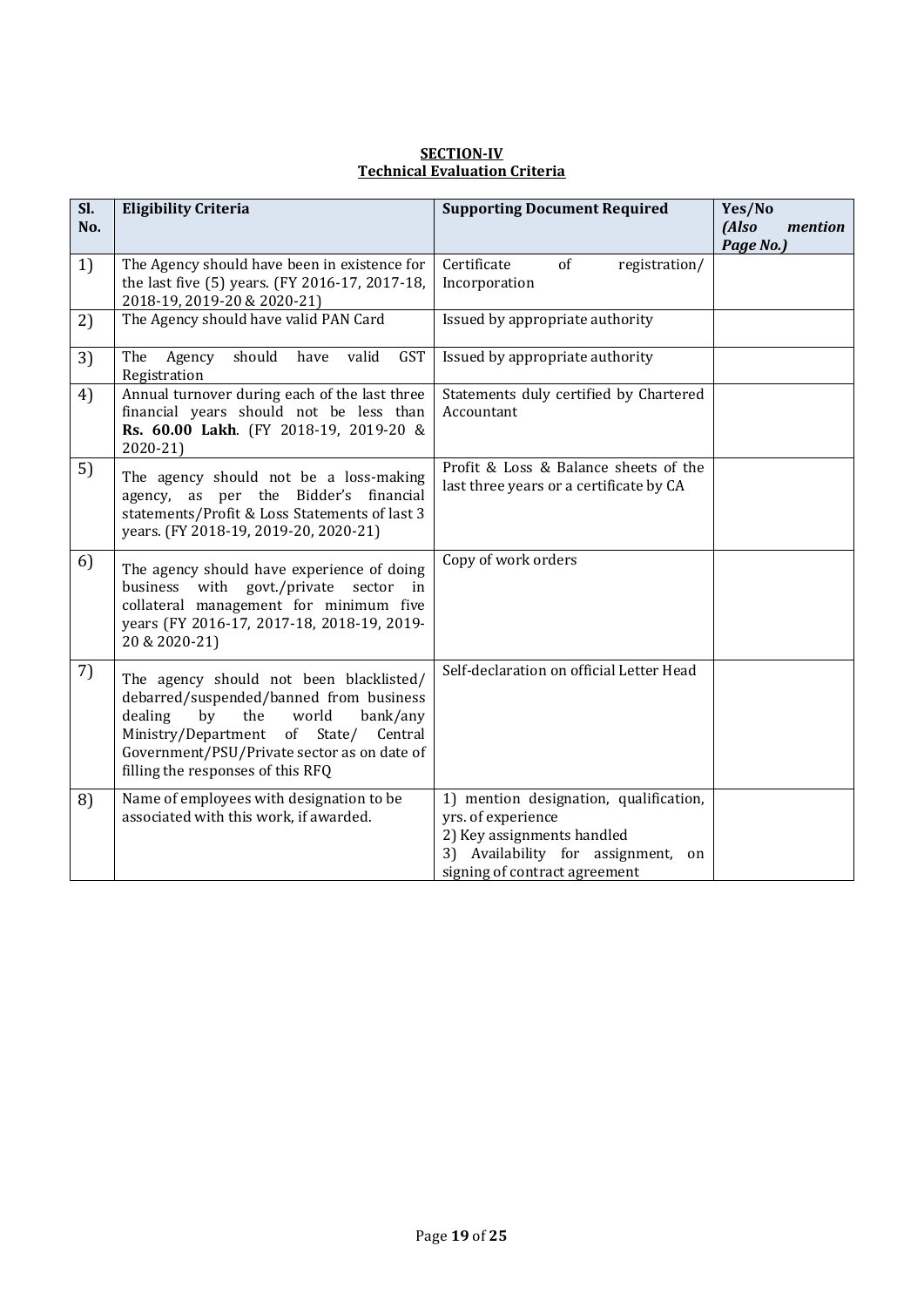### **SECTION-V Payment Terms**

### 1. The following will be schedule of deliverables, timelines and payments

| Sl.            | Deliverable/output                                                                                                                                                | <b>Effective Date from</b><br>contract signing<br>(months) | $\frac{0}{0}$<br>payment |
|----------------|-------------------------------------------------------------------------------------------------------------------------------------------------------------------|------------------------------------------------------------|--------------------------|
| A              | Preliminary                                                                                                                                                       |                                                            |                          |
| $\mathbf{1}$   | Work plan & inception report*                                                                                                                                     | $\mathbf{1}$                                               | 10%                      |
| $\overline{2}$ | Farmer sensitization (supported by attendance sheet along with<br>phone numbers of attendee farmers and group photos, random<br>checks may be made by the client) | $\overline{2}$                                             |                          |
| 3              | Report on deliverable A                                                                                                                                           | 3                                                          | 15%                      |
| $\bf{B}$       | Season-1: (1st rabi harvest)                                                                                                                                      |                                                            |                          |
| $\mathbf{1}$   | 200 nos of Electronic Warehouse Receipts (EWRs) issued                                                                                                            |                                                            |                          |
| $\overline{2}$ | 100 nos of loans facilitated to farmers against EWRs                                                                                                              | 3-9 months                                                 |                          |
| 3              | Market prices to farmers, Market linkages for stored agricultural<br>produce                                                                                      |                                                            |                          |
| $\overline{4}$ | <b>Report on deliverable B</b>                                                                                                                                    | 9                                                          | 15%                      |
| $\mathbf C$    | Season-2: 1st kharif harvest                                                                                                                                      |                                                            |                          |
| $\mathbf{1}$   | 200 nos of Electronic Warehouse Receipts (EWRs) issued                                                                                                            |                                                            |                          |
| $\overline{2}$ | 100 nos of loans facilitated to farmers against EWRs                                                                                                              | 9-15 months                                                |                          |
| 3              | Market prices to farmers, Market linkages for stored agricultural<br>produce                                                                                      |                                                            |                          |
| $\overline{4}$ | Report on deliverable-C                                                                                                                                           | 15                                                         | 15%                      |
| D              | Season-3: (2nd rabi harvest)                                                                                                                                      |                                                            |                          |
| $\mathbf{1}$   | 200 nos of Electronic Warehouse Receipts (EWRs) issued                                                                                                            | 15-21 months                                               |                          |
| 2              | 100 nos of loans facilitated to farmers against EWRs                                                                                                              |                                                            |                          |
| 3              | Market prices to farmers, Market linkages for stored agricultural<br>produce                                                                                      |                                                            |                          |
| $\overline{4}$ | <b>Report on Deliverable-D</b>                                                                                                                                    | 21                                                         | 15%                      |
| E              | <b>Final report</b>                                                                                                                                               | 24                                                         | 30%                      |

**\*Work Plan & Inception Report:** The CMA shall submit a work plan for the service within one month from the contract effectiveness. The work plan shall cover service planning and preparation, detailed methodology to meet the scope of the work including personnel to be mobilized for deployment, scheduling of various activities to be carried out for completion of different stages of the assignment within the stipulated time schedule. Service responsibilities and work schedule along with a roadmap for timely completion of various activities, formats for data collection, documents/ presentations to be used for farmer sensitization. The CMA shall carry out the modification if required in the work plan based on the client's observations and comments.

Other service reports will be submitted as per the schedule of deliverables mentioned above. The reports should clearly mention the status of deliverables achieved. The client may ask for a presentation on the reports before acceptance. Random checks through field visits/surveys may be made by the client or their authorized representatives to verify the claims made in the report. In case of any shortfall in he deliverables, proportionate deduction in payment will be made.

Acceptance of reports/documents by the Client may take 15 days. In case of any queries by the Client, same will have to be addressed within the stipulated time.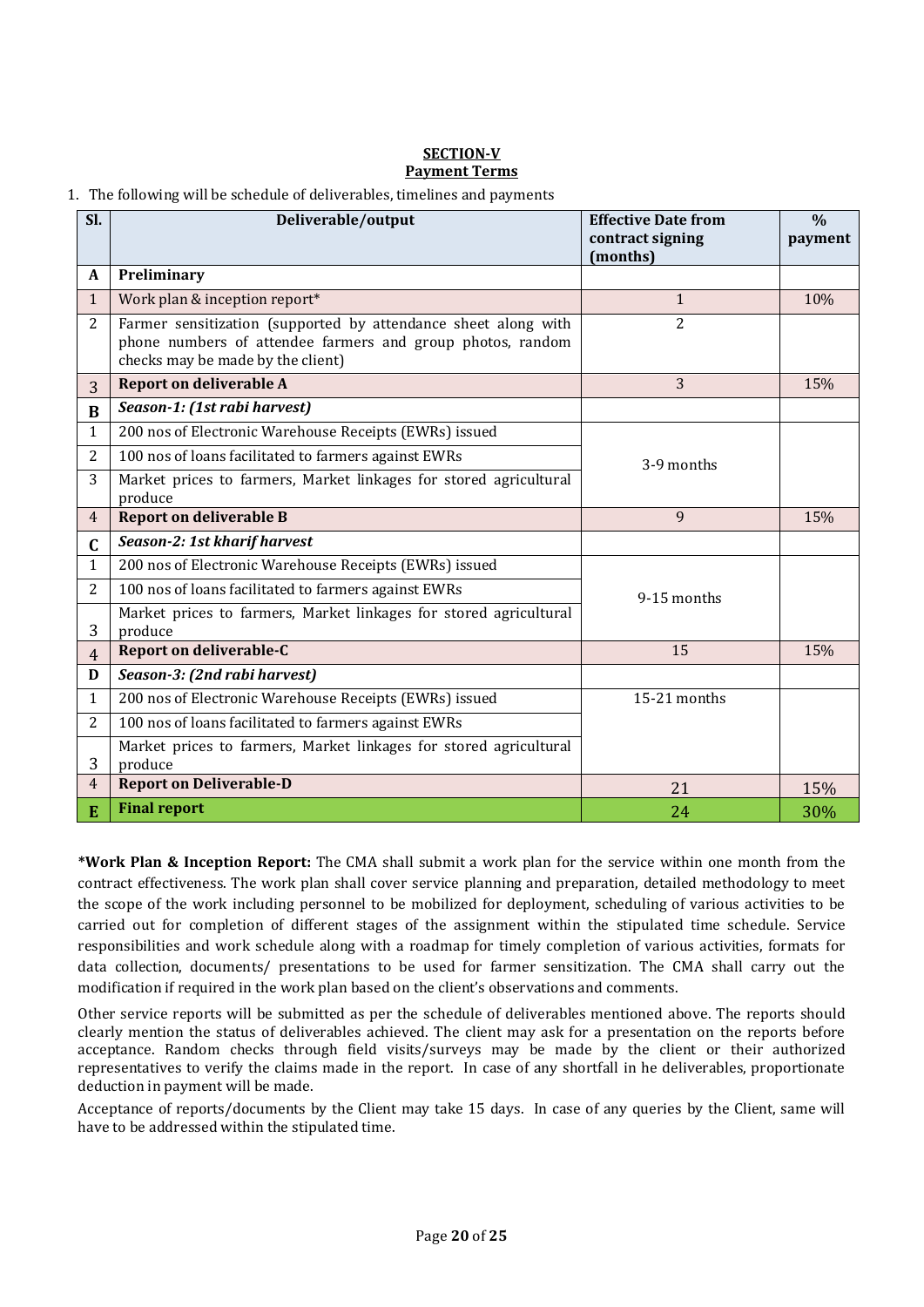### **SECTION-VI Quotation Forms**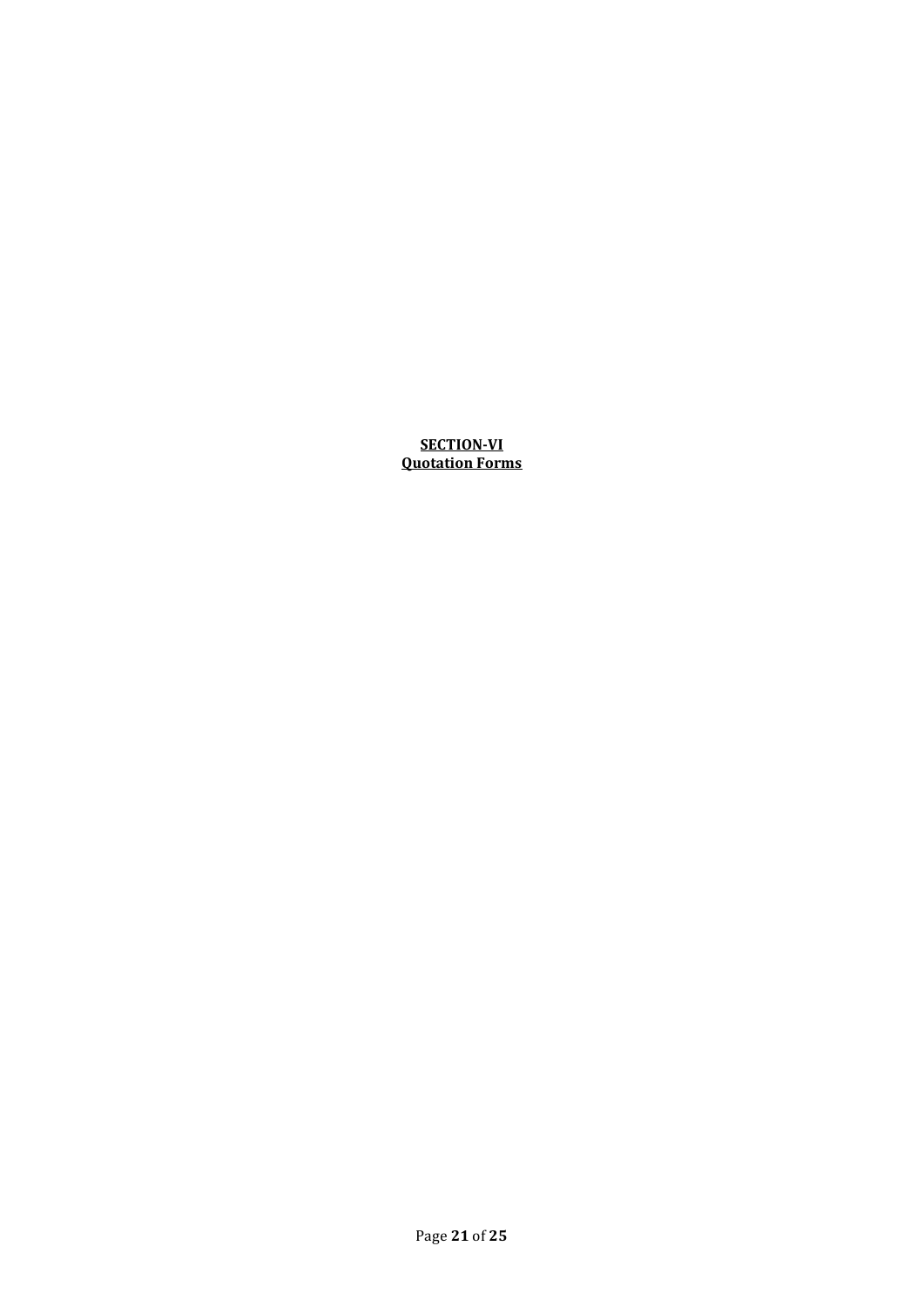### **Letter of Quotation–Technical Part**

*The Bidder must prepare the Letter of Quotation on stationery with its letterhead clearly showing the Bidder's complete name and address. The italicized text is for Bidder's guidance in preparing these forms and shall be deleted from the final products.*

RFQ No.: *[insert identification]*

Our Reference: No.............................. Dated..........................

To:

### **The Managing Director (MD),**

Assam State Warehousing Corporation (Head Office) Christian Basti, Guwahati, Assam –05

**Subject:** Request for Quotation (RFQ) for hiring of a Collateral Management Agency (CMA) for conducting Electronic Warehouse Receipt Financing on pilot basis under APART.

Sir,

1. We, the undersigned, hereby submit our Quotation in two parts, namely:

- (a) Technical Part; and
- (b) Financial Part

2. In submitting our Quotation, we make the following declarations:

- (a) **No reservations:** We have examined and have no reservations to the RFQ Document*;*
- (b) **Conformity:** We offer to provide service in conformity with the RFQ Document and in accordance with the Delivery Schedules for the Related Services*;*
- (c) **Quotation Validity Period:** Our Quotation shall be valid for the period of 60 days, from the deadline fixed for the Quotation submission;
- (d) **Eligibility**: We meet the eligibility requirements and have no conflict of interest, we are not participating in more than one quotation in this bidding process, and we have not been temporarily suspended or debarred by the World Bank or blacklisted or suspended the Central or any State Government;
- (e) **Fraud and Corruption:** We hereby certify that we have taken steps to ensure that no person acting for us or on our behalf will engage in any type of corrupt, fraudulent, collusive, coercive, or obstructive practices; and we will strictly observe the laws against fraud and corruption in force in India namely, "Prevention of Corruption Act 1988."

Yours faithfully,

Authorized Signature

Name & Title of Signatory

In the capacity of *[insert legal capacity of person signing the Letter of Quotation]*

Name of Bidder \_\_\_\_\_\_\_\_\_\_\_\_\_\_\_\_\_\_\_\_\_\_\_\_\_\_\_\_\_\_\_\_\_\_\_\_\_\_\_\_\_\_\_\_\_

Address \_\_\_\_\_\_\_\_\_\_\_\_\_\_\_\_\_\_\_\_\_\_\_\_\_\_\_\_\_\_\_\_\_\_\_\_\_\_\_\_\_\_\_\_\_

Dated on \_\_\_\_\_\_\_\_\_\_\_\_ day of \_\_\_\_\_\_\_\_\_\_\_\_\_\_\_\_\_\_, \_\_\_\_\_\_\_ *[insert date of signing]*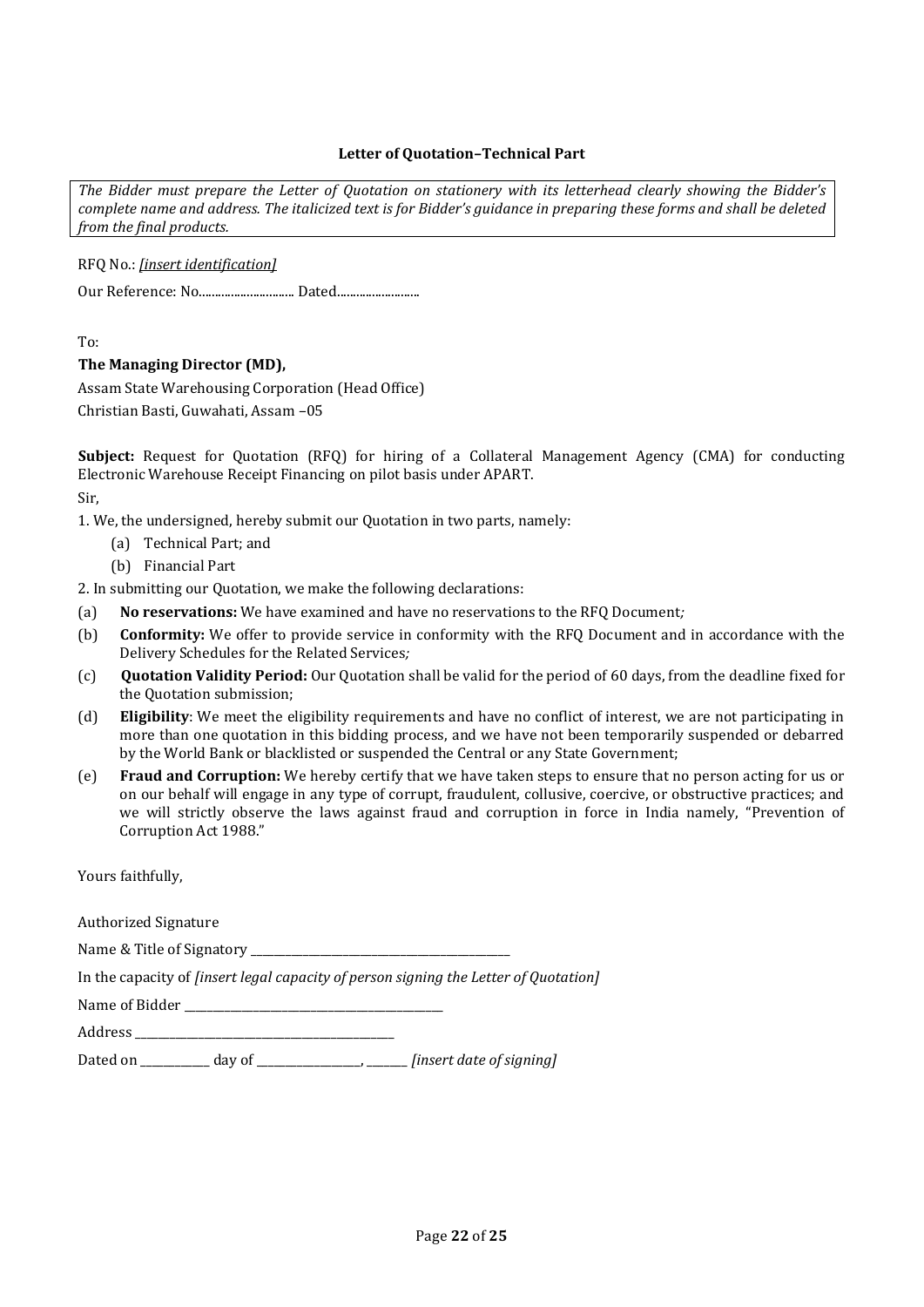### **Letter of Quotation–Financial Part**

*The Bidder must prepare the Letter of Quotation on stationery with its letterhead clearly showing the Bidder's complete name and address. The italicized text is for Bidder's guidance in preparing these forms and shall be deleted from the final products.*

RFQ No.: *[insert identification]*

Our Reference: No.............................. Dated ............................

To:

### **The Managing Director (MD),**

Assam State Warehousing Corporation (Head Office) Christian Basti, Guwahati, Assam – 05

**Subject:** Request for Quotation (RFQ) for hiring of a Collateral Management Agency (CMA) for conducting Electronic Warehouse Receipt Financing on pilot basis under APART.

Sir,

- 1. We, the undersigned, hereby submit the second part of our Quotation, the Financial Part. In submitting our Financial Part we make the following additional declarations:
- (a) Our Quotation shall be valid for the period of 60 days from the deadline fixed for the Quotation submission;
- (b) The total price of our Quotation, including any unconditional discounts offered is: Total price of the Quotation **[***insert the total price of the quotation including GST and any other taxes, which will be payable on the finished services, in words and figures***];**
- (c) **Commissions, gratuities and fees:** We have paid, or will pay the following commissions, gratuities, or fees with respect to the Bidding process or execution of the Contract: *[insert complete name of each Recipient, its full address, the reason for which each commission or gratuity was paid and the amount and currency of each such commission or gratuity. If none has been paid or is to be paid, indicate "none."]*

Yours faithfully,

Authorized Signature

Name & Title of Signatory \_\_\_\_\_\_\_\_\_\_\_\_\_\_\_\_\_\_\_\_\_\_\_\_\_\_\_\_\_\_\_\_\_\_\_\_\_\_\_\_\_\_\_\_\_

In the capacity of *[insert legal capacity of person signing the Letter of Quotation]*

Name of Bidder

Address \_\_\_\_\_\_\_\_\_\_\_\_\_\_\_\_\_\_\_\_\_\_\_\_\_\_\_\_\_\_\_\_\_\_\_\_\_\_\_\_\_\_\_\_\_

Dated on \_\_\_\_\_\_\_\_\_\_\_\_ day of \_\_\_\_\_\_\_\_\_\_\_\_\_\_\_\_\_\_, \_\_\_\_\_\_\_ *[insert date of signing]*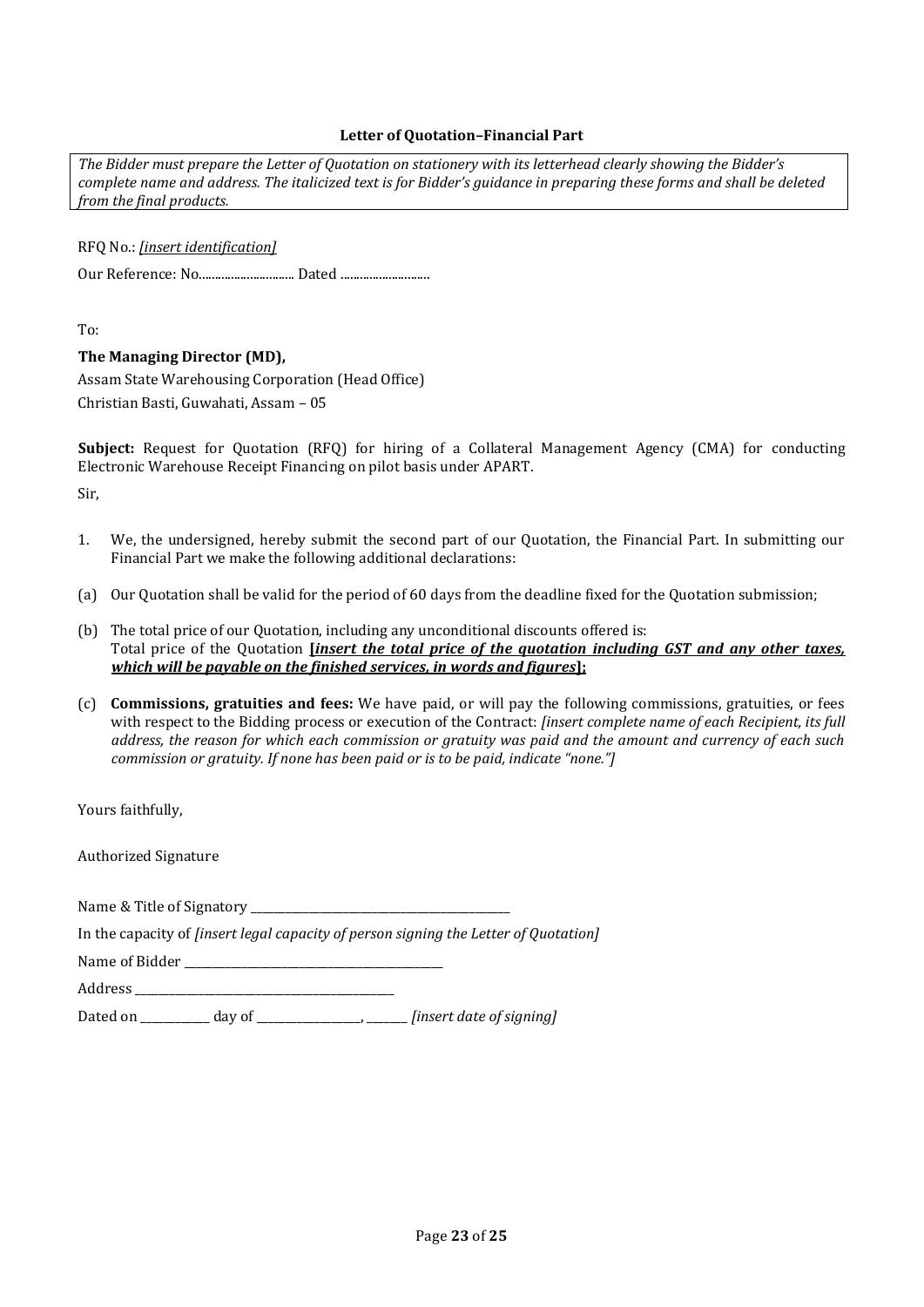| SI. | <b>Particulars</b>                                                                                    | Unit       | <b>Quantity</b>          | Rate per<br>Month/Unit<br>Rate (In Rs) | <b>Total Price</b><br>exclusive of GST<br>(In Rs) | <b>GST</b> and other<br>taxes<br>Payable (In Rs) | <b>Total Price</b><br>inclusive of GST<br>(In Rs) |
|-----|-------------------------------------------------------------------------------------------------------|------------|--------------------------|----------------------------------------|---------------------------------------------------|--------------------------------------------------|---------------------------------------------------|
| 1   | Remuneration of Team Leader & Collateral Mgt Splt                                                     | Man-Months | 3                        |                                        |                                                   |                                                  |                                                   |
| 2   | Remuneration of Non Key Staff-Godown Manager                                                          | Man-Months | 24                       |                                        |                                                   |                                                  |                                                   |
| 3   | Remuneration of Non Key Staff-Analyst                                                                 | Man-Months | 24                       |                                        |                                                   |                                                  |                                                   |
| 4   | Remuneration of Non Key Staff-Training & Capacity Building Expert                                     | Man-Months | 24                       |                                        |                                                   |                                                  |                                                   |
| 5   | Sensitization of Farmers- min.1000 farmers to be sensitized. (Including<br>Venue Cost, Leaflets etc.) | No.        | 1000                     |                                        |                                                   |                                                  |                                                   |
| 6   | Office Equipment Charge (Computer with Antivirus, Printer & Scanner)                                  | Set        | 2                        | $\blacksquare$                         |                                                   |                                                  |                                                   |
| 7   | Minor Office Refurbishments (Furniture/Cabinet etc.)                                                  | No.        | LS                       |                                        |                                                   |                                                  |                                                   |
| 8   | Communication Cost (Phone/Internet)                                                                   | Per Month  | 24                       |                                        |                                                   |                                                  |                                                   |
| 9   | Operating Expenses-office running, refreshments etc.                                                  | Per Month  | 24                       |                                        |                                                   |                                                  |                                                   |
| 10  | Stationery Cost (Questionnaire/Receipt/Report Printing, Photocopy etc.)                               | Per Month  | 24                       |                                        |                                                   |                                                  |                                                   |
| 11  | Good quality Levers                                                                                   | No.        | 7                        |                                        |                                                   |                                                  |                                                   |
| 12  | Lock with Key (Two sets of Key for each Lock)                                                         | Sets       | $\overline{4}$           |                                        |                                                   |                                                  |                                                   |
| 13  | Moisture Meter - Crushing Type                                                                        | No.        | $\overline{2}$           |                                        |                                                   |                                                  |                                                   |
| 14  | Pokers (Parkhi) (Iron make)                                                                           | No.        | $\overline{2}$           |                                        |                                                   |                                                  |                                                   |
| 15  | Sample Bags                                                                                           | No.        | 24                       |                                        |                                                   |                                                  |                                                   |
| 16  | Thermometer                                                                                           | No.        | $\mathbf{1}$             |                                        |                                                   |                                                  |                                                   |
| 17  | Chemicals sufficient for 1500 MT* storage                                                             | Kg/Lt      | $\overline{\phantom{a}}$ |                                        |                                                   |                                                  |                                                   |
| 18  | Miscellaneous Expenses                                                                                | No.        | LS                       |                                        |                                                   |                                                  |                                                   |
|     |                                                                                                       |            |                          | Total (In Rs)                          |                                                   |                                                  |                                                   |
|     | <b>Total in Words</b>                                                                                 |            |                          |                                        |                                                   |                                                  |                                                   |

## **Price Schedule**

**Note:** The godown will be handed over to the CMA on a lock and key model basis. The CMA shall enter into an agreement with ASWC for taking charge of the godown space for the service duration. The CMA is to execute all warehousing operations right from receiving of goods, issuing of warehouse receipts, storage, maintaining goods and warehouse. The CMA will be responsible for collection of storage charges from farmers against the goods stored.